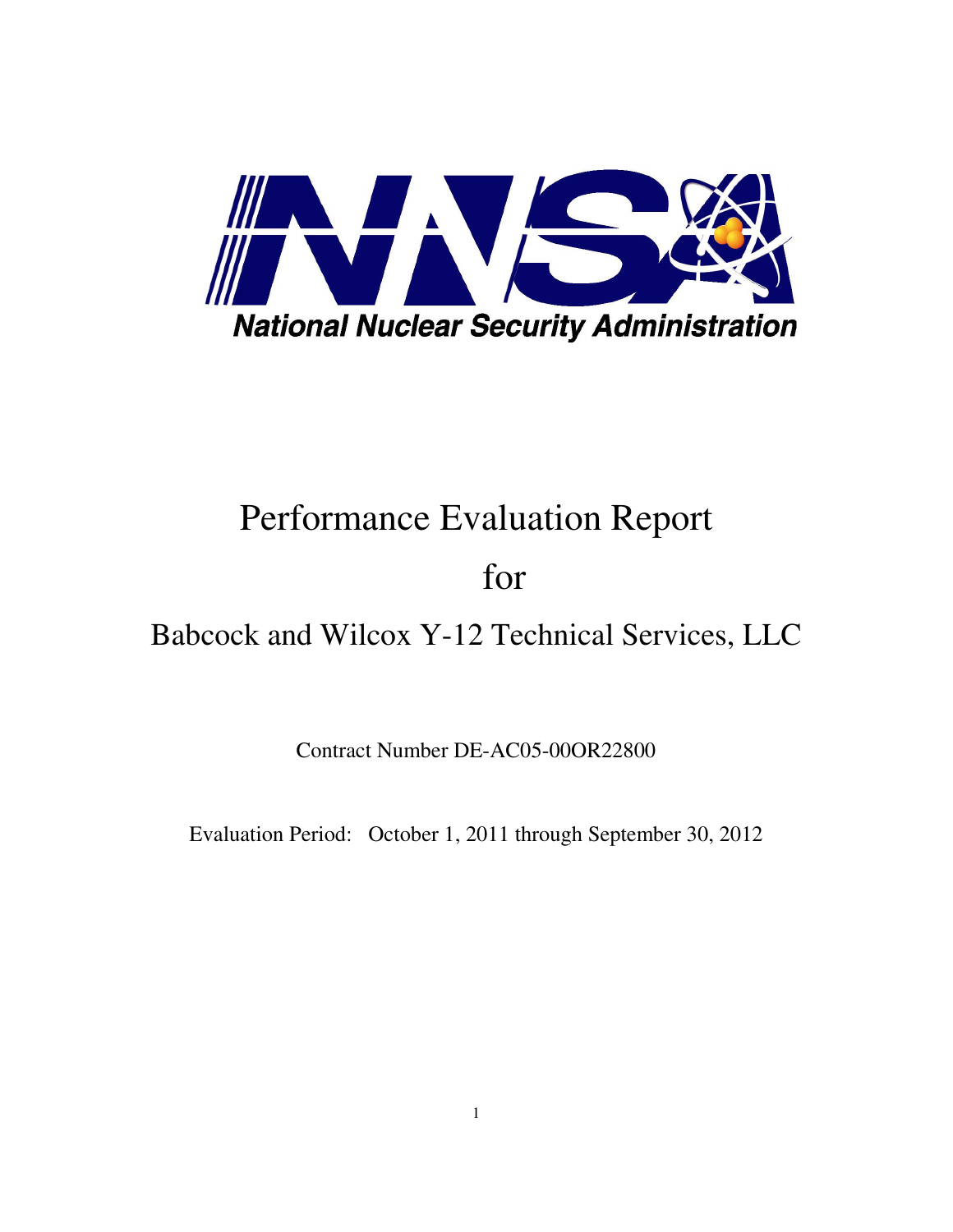The purpose of this Performance Evaluation Report is to provide a final report of the National Nuclear Security Administration (NNSA) evaluation of Babcock and Wilcox Technical Services, LLC (B&W Y-12) performance for the period October 1, 2011, through September 30, 2012. This evaluation uses the guidance, criteria, measures, and process established in the Performance Evaluation Plan (PEP) approved at the beginning of this performance period. At Y-12, the fee pool was divided into three components: Base and Stretch Award Fee Incentives (AFIs), Base and Stretch Performance-Based Incentives (PBIs), and Multi-Site Incentives.

The Award Fee Incentives contain three major performance objectives: Program, Operations, and Institutional Management and Business. The NNSA Production Office (NPO) met periodically with B&W Y-12 to provide feedback and progress in satisfying the detailed elements contained in the Award Fee Incentives outlined in the PEP. The first section of this report summarizes NNSA's evaluations for each Performance Objective (e.g., Program) and the topical areas (e.g. Directed Stockpile Work/Campaigns/Plant Directed Research and Development) contained within each Performance Objective. An evaluation of the stretch objectives is also provided. Additional details supporting this report are contained in periodic performance evaluation reports provided to  $B&W$  Y-12.

The second section of this report presents the results of the PBI evaluation, both base and stretch. The PBI portion of the fee process is similar to past years and consists of negotiated specific incentives assigned to high priority activities where fee is earned based on quantitative/objective performance results such as product deliverables, schedule, and cost.

Finally, this report communicates information obtained from documented performance evaluations. This report is not intended to repeat assessment evaluations or create new information.

#### **I. Program**

## **Directed Stockpile Work/Campaigns/Plant Directed Research and Development**

The overall rating for DSW/Campaigns/PDRD is "Very Good." This rating is based on positive performance for DSW production milestones, cost, and schedule, and negative performance for Campaigns, Packaging, and first use project milestones. Of the twenty-nine (29) DSW Level 2 and Multi-Site Milestones, all were completed (26) or cancelled (2) except one which was rated as Red (Oven Consolidation Project). Regarding the fourteen (14) DSW First Use projects, ten (10) were completed, three (3) did not complete intermediate project milestones as planned including the Oven Consolidation Project which resulted in a Red rating, and 1 was unresolved. Cost and schedule performance indexes for all DSW sub-programs were all on-track at the end of FY 2012. The W76-1 LEP achieved 100% on required deliverables even with a major cost challenge from NNSA. The B61 LEP work was fully completed despite volatile swings in work scope, funding, and schedules. The Stockpile Systems work met/exceeded the baselines (100% - 120%) with reduced funding. The Dismantlement and Disposition work was 100% on baseline for all systems except the B53 where this work exceeded the baseline (109%) and Disposition (107%). DSW programs were impacted overall from plant-wide events (LO/TO and Security) which resulted in the need to recover lost schedules which was estimated at about \$2.8M. The Campaigns Program was negatively impacted largely due to the delays with the Production Microwave which required several Campaigns Projects to be defunded. The Stockpile Packaging (Container) Program was impacted negatively from procurement quality failures. These failures significantly impacted work at the Pantex plant in terms of work-around and double handling of containers. The packaging issues have already required significant resources to respond, and it is anticipated that additional resources will be required as full recovery is completed. The PDRD program is very well managed and has been operated in compliance with the FY 2012 Program Guidance issued by NA-124.

## **Nuclear Nonproliferation/Naval Reactors/Complementary Work for Others**

The overall rating for Nuclear Nonproliferation (NN) /Naval Reactors (NR)/Complementary Work For Others (CWFO) is "Very Good". This rating is based on these programs meeting or exceeding almost all of the performance and funding targets and meeting cost, schedule and technical performance requirements. Better and more timely communication with the HQ program office concerning management and operating cost changes is needed. This performance was achieved despite the challenges of the current budget restrictions and plant-wide concerns regarding lock out/tag out and the recent Y-12 security issues. B&W played a lead role in a successfully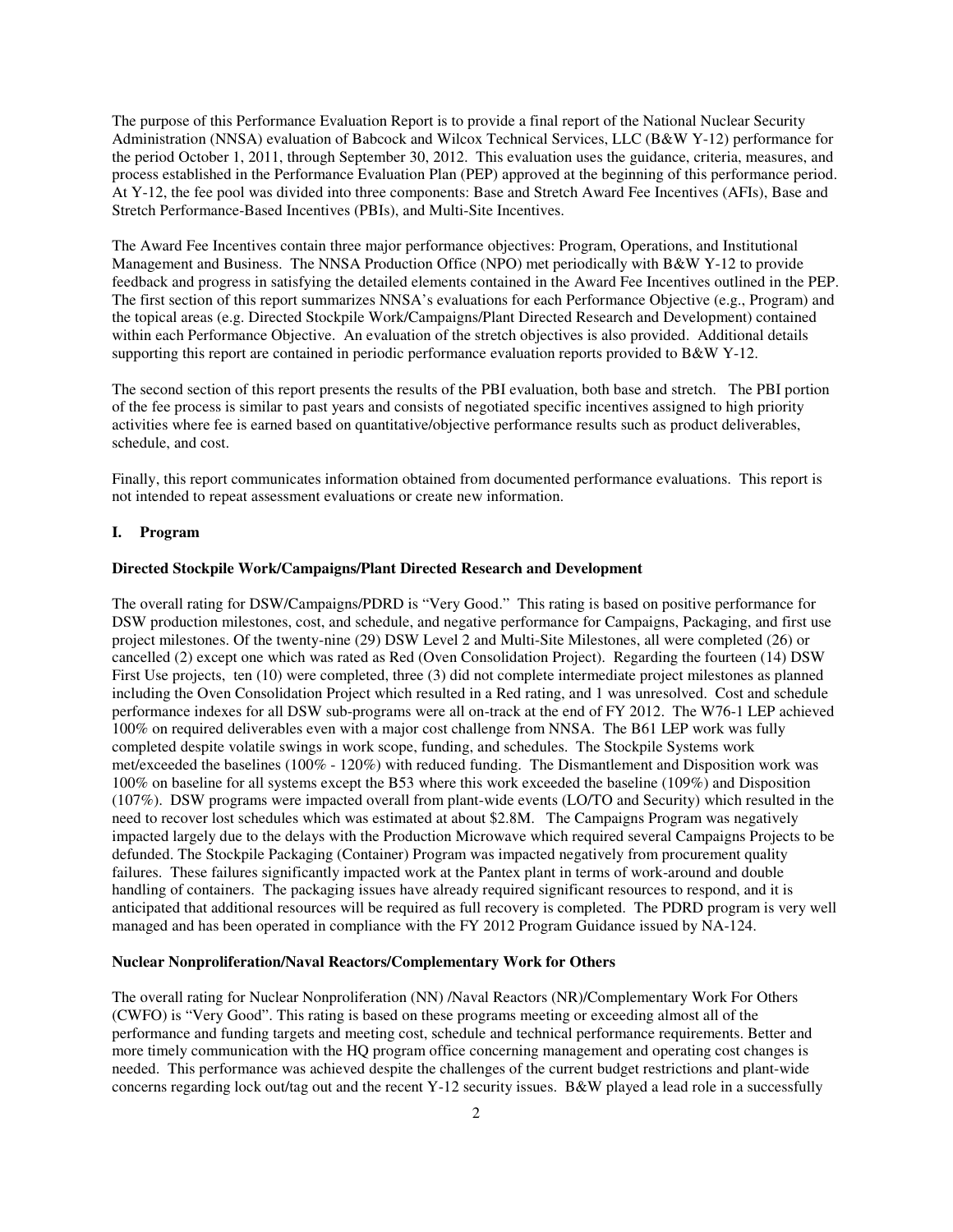executed high priority enriched uranium supply and removal operations in Mexico (Y-12 helped fulfill a trilateral commitment made by the United States, Canada, and Mexico for the 2012 Nuclear Security Summit to remove all HEU for Mexico), France, and Australia. HEU disposition projects consistently met customer schedules including: supply for Naval Reactors, NNSA down-blending contracts, HFIR reactor fuel, low equity HEU disposal, removal of legacy HEU items, and LEU supplied for research and isotope production reactors. B&W's performance in support of research reactor conversion was mixed. While performance improved from FY2011, B&W failed to commit key contracts for the Jamaica conversion project in a timely manner and continued to have communication challenges with key partner organizations in the U-Mo fuel program. B&W withdrew the license for the ES-4100 after the NNSA regulator reviewed the SARP and recommended additional drop testing. A corrective action plan to address these issues is still under review by NNSA.

B&W expanded its role in the management of enriched lithium and has improved its working relationships with the Office of Science and the Isotope Business Office. The Alarm Response Training (ART) program received very high praise from HQ program managers and participants. B&W supported the Office of International Material Protection and Cooperation as Y-12 employees made numerous trips to Russia to conduct performance testing workshops. The Nuclear Detection and Sensor Testing Center has been firmly established and has been transferred to a program office to manage long term operation. The Nuclear Forensics program continues to grow with a three year interagency agreement with DHS. B&W is commended for winning the Federal Laboratory Consortium Southeast Region Award for Excellence in Technology Transfer and the Tennessee Valley Technology Council Navigator Award as the Technology Commercialization Champion of the Year. There continues to be very good synergy between the Nuclear Nonproliferation and the Complementary Work for Others programs and the CWFO programs have expanded in both the depth and breadth of activities during this fiscal year. B&W is commended for their efforts in strategic vision/planning and integrating CWFO initiatives with existing Y-12 core missions.

#### **II. Operations**

The security event of July 28, 2012 was a major failure under the Operations performance objective. Unacceptable performance occurred across all aspects required for successful operations such as training and qualification, readiness/response, procedures and processes, maintenance, testing, and situational awareness. Based on that security event and the contributing causes none of the available fee would be earned under the Operations performance objective.

However, B&W Y-12 has made significant progress in the last two months of the FY to re-establish confidence in the capability of the Y-12 security systems and protective force. Some of the notable changes/improvements included: reorganizing the security organization through new leadership and, in general, reinvigorating the security program with a sense of urgency and focus; replacing important detectors and sensing equipment as well as establishing adequate spare parts; reducing maintenance times for critical security systems and enhancing performance testing; significantly reducing the rates for false and nuisance alarms; and absorbing the responsibility for managing the Protective Force. Additionally, the contractor conducted an extensive extent of condition review to help identify performance issues for other important plant systems.

Further, the contractor's performance for the other topical areas under the Operations objective was "satisfactory" or better. As a result, the overall rating for the Operations performance objective is satisfactory.

## **Engineering and Nuclear Safety**

The overall rating for Engineering and Nuclear Safety (ENS) for FY 2012 is "Good". The basis for the rating is due to deterioration of performance during FY 2012 and that performance metrics do not drive improvements in processes and identify implementation issues. The safety basis program continued to suffer from quality of safety basis document submittals that resulted in potential inadequacies in the safety analysis, implementation problems, and lengthy periods to resolve NPO comments and resubmit documents, particularly the 9204-2E annual update and UPF preliminary safety design report (PSDR). The 9215/9212 dry pipe systems were declared inoperable due to pipe blockages resulting from inadequate TSR surveillances and placed in fire patrols for extended periods. Three TSR violations resulted from the failure to adequately implement TSR actions. Engineering continues to meet support requirements for the Y-12 mission needs, but needs to improve VSS to NPO expectations. The NCS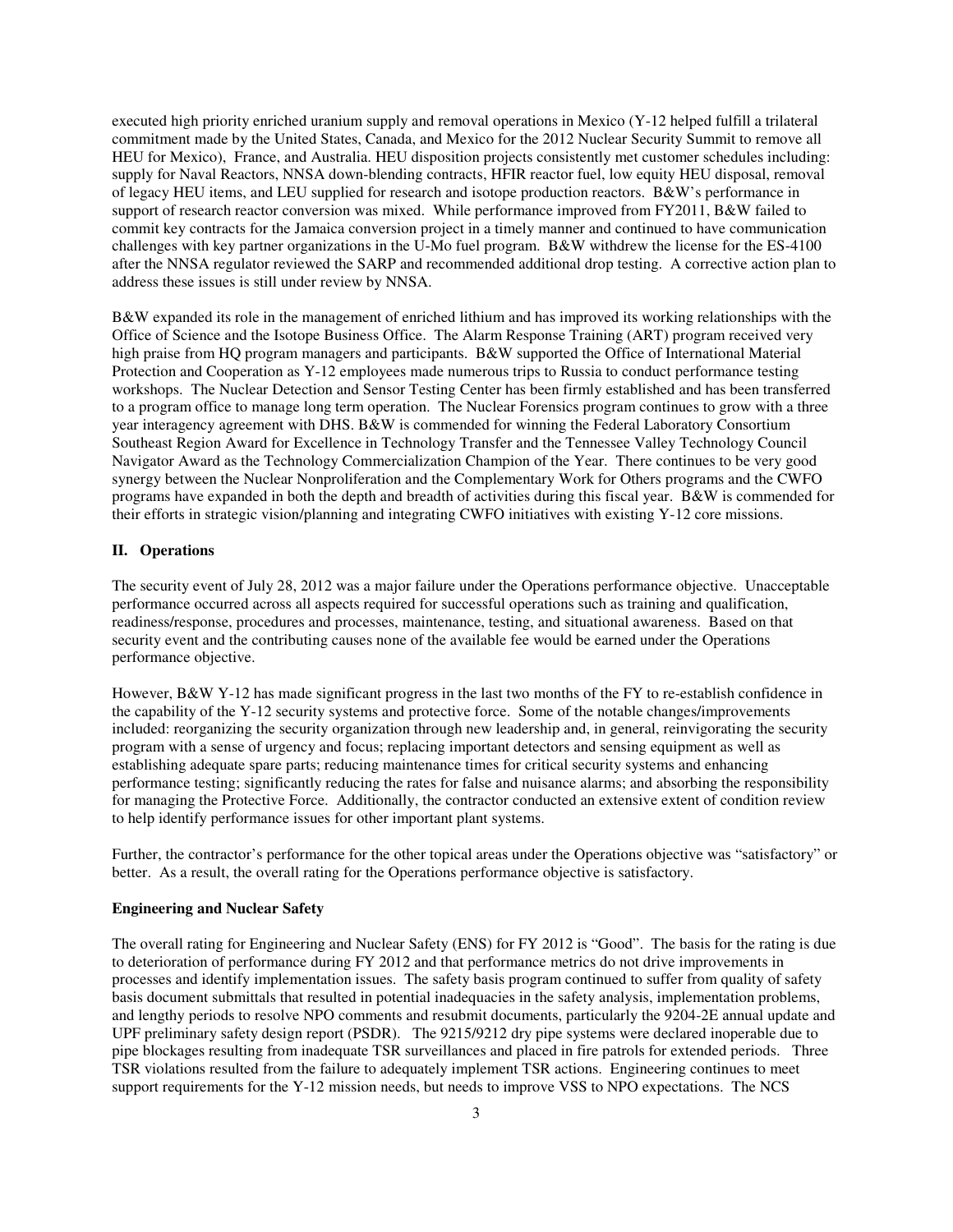Improvement Program implementation and responsiveness remains strong; however, this improvement is tempered by legacy field issues, the failure to continue needed NCSE upgrades, less than adequate production NCSE implementation and support, and basic work control issues. Resolution of issues, particularly those involving 9212 and continued program improvements in the Y-12 NCS operational review process, CAS measurement of CSE efficiency, and implementation effectiveness are required. The failure to implement upgraded NCSEs and lack of commitment of the contractor to funding the NCSE upgrade effort are of a significant concern.

## **Emergency Services**

The overall rating for Emergency Services is "Pass." The rating is based on a consistent Emergency Management Program and a Fire Protection Engineering Program that had three issues (obstruction investigations, aged sprinklers heads, surveillances) with NFPA 25 compliance that have site wide implications. B&W is currently working these issues with a graded and risk based approach. The active shooter exercise by Emergency Management was a one of a kind exercise and has been benchmarked across the complex as a way to perform an exercise of this scope. Discussions have taken place to provide more real time status of metrics to improve the understanding of the timeframe that fire systems are not available.

#### **Radiation Protection**

The overall rating for Radiation Protection is "Very Good." The rating is based on a well implemented Y-12 RADCON program that complies with requirements. Notable achievements included continued excellent performance and DOELAP accreditation for the External Dosimetry program, continued efforts to reduce the site's radiological footprint, reduction in overall site dose, RADCON initiated productivity improvements which will result in ~\$22,000 and one FTE in cost savings, improvements in the whole body counter and TLD software, and completion of the DOE O 458.1 implementation plan. Areas of concern include implementation of work controls, ensuring the proper processes are in place to control work, disposal of excess radioactive sources, ensuring adherence to radiological controls by facility organizations, ensuring that the proper controls are in place (and practiced) to minimize personnel contaminations and spread of contamination, and ensuring adherence to RWP requirements.

## **Health and Safety**

The overall rating for the Health and Safety functional area is "Pass." This rating is based on the achievement of Voluntary Protection Program Star Status, strong oversight demonstrated by B&W Y-12, no significant issues negatively impacting mission being identified by NPO  $\overline{Y}$ -12, the reduced rate of recordable injuries and illnesses as compared to FY 2011 and 2010, and strong wellness participation and performance indicated by the suite of safety and health metrics. Although B&W Y-12 has improvements underway, concerns remain with the frequency of motor vehicle accidents, field implementation of lockout/tagout, ability to respond to ES&H related maintenance concerns in a timely manner, the sometimes excessive amount of time between an ES&H event and a corresponding critique, and consistent categorization of ORPS reportable events.

## **Environmental and Waste Management**

The overall rating for the Environmental and Waste Management functional area is "Excellent." This rating is based on the improvements in the sanitary I&I problem; the safe and successful disposition of large volumes of LLW at the NNSS; the disposition of 3 LLW midsize boxes with HEU; progress in removing brine from 9201-5; and excellent results from external assessments. Areas of improvement include: the untimely cleanup of outdoor junk and material areas, the need to extend LLW container storage beyond 365 days; and inadequate management of empty product drums stored outdoors.

#### **Quality Assurance**

The overall rating for Quality Assurance is "Satisfactory." This rating is based on a number of quality issues that were identified this fiscal year. B&W is the design authority for certain shipping containers that use foam packing materials. A constituent of the foam was changed without proper analysis or proper approval through the design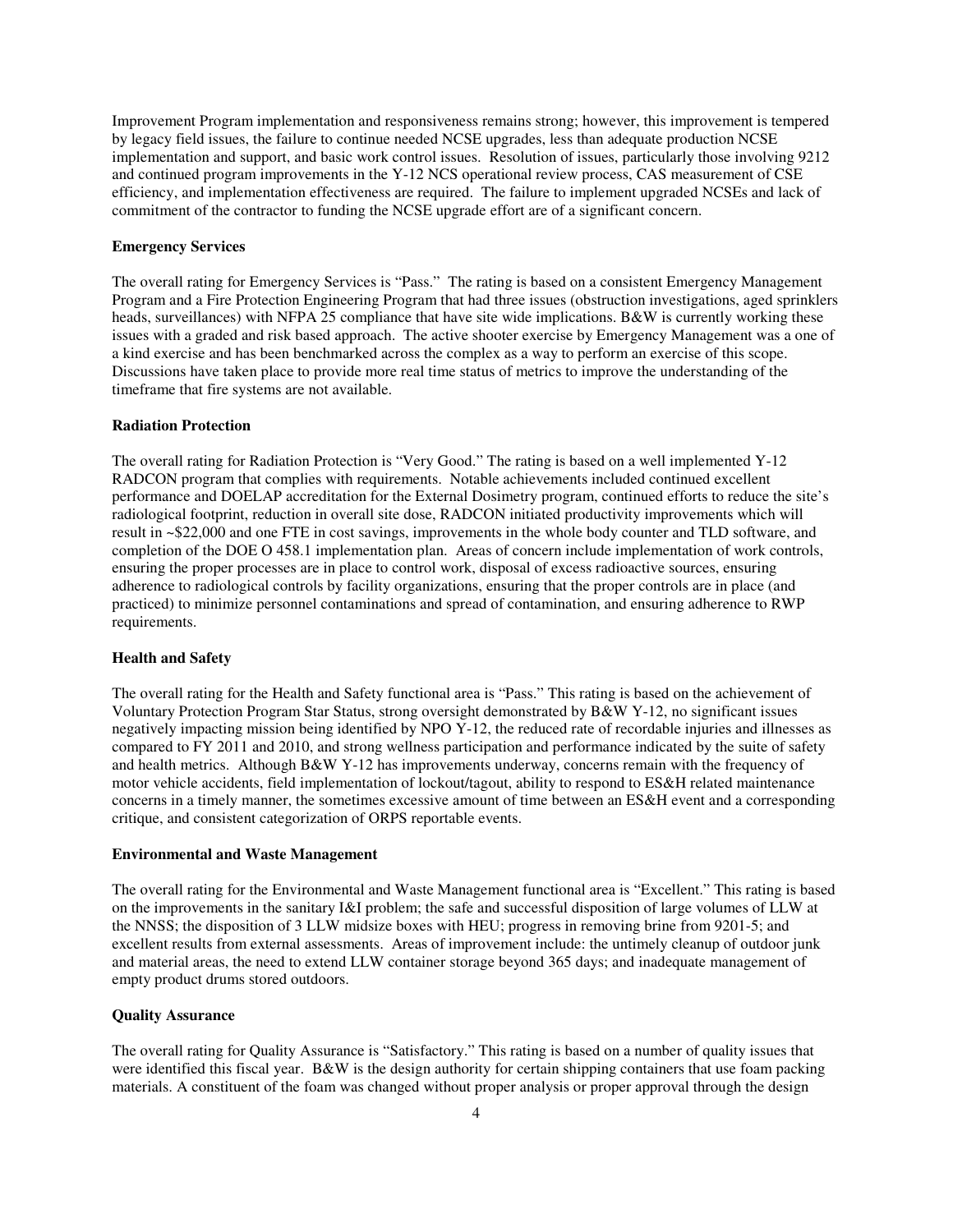authority and the NNSA. This led to a curtailment of shipping using the associated containers while analysis was conducted and the extensive rework of containers and repackaging of NNSA accepted product. The newly installed Y-12 Steam Plant continues to experience quality related operational issues. Examples include failed economizer plate welds, poorly designed boiler feed pumps and improperly-sized back-up air compressor that has led to varied operational upsets. It is not clear if B&W is taking action to identify and address material and component issues before failures occur. Procurement quality continues to be a significant issue in multiple areas including determination of risks and the development and implementation of receipt inspection requirements and sampling plans. The "Quality Index" and "Procurement Quality Index" were developed to score events to assist with analysis and prioritization of corrective action efforts but are in the early stage of implementation. Although progress has been noted, implementation of requirements for the calibration and control of Measurement and Test Equipment needs to continue to improve. Consolidation efforts for the various QA programs need vigorous validation to ensure requirements are not inadvertently omitted. Specific QA deliverables identified in the PEP were turned in on time or early with acceptable quality.

#### **Site Sustainability**

The overall rating for Site Sustainability is "Very Good." This rating is based on the energy consumption reduction for the Jack Case Center (JCC) and other utility initiatives. The JCC obtained the High Performance Sustainable Building status and achieved a 20% reduction in energy consumption through smart plug strips, occupancy sensors, and building setbacks initiatives. Overall the energy reduction for this building was 30.1% which saved \$250K in 6 months. The utility initiatives were also significant achievements resulting in a substantial savings of \$6.6M from a FY2009 baseline. The Energy Modernization and Investment Program metering project was not implemented in accordance with the Site Sustainability Plan. B&W did not effectively resolve equipment issues that negatively affected potential energy savings including: two tower water pumps being run instead of one, inoperable condensate return pumps in 9212 and 9204-2, and chiller pumps/fans being run in a manual mode when automatic controls are in place.

#### **Facilities and Maintenance**

The overall rating for Facilities and Maintenance is "Satisfactory." This rating is based on continued concerns with work control, LO/TO, and maintenance prioritization. B&W has responded well to serious concerns related to control of hazardous energy and work control but continue to have problems in the work control area. Efforts to reduce LO/TO events have been successful in the short term. They have developed additional useful metrics to track performance by work center and that data is starting to drive maintenance efficiency improvements. Budgetary constraints for facility maintenance continue to impact decisions to sustain balance of plant facilities. Facilities are being maintained in accordance with expectations within those constraints. FI&S has done a very good job of assuming responsibility for West End Treatment and Waste Operations activities. Unabated deterioration of building 9201-5 has created additional maintenance cost impacts that will stretch into FY 2013.

#### **Conduct of Operations**

The overall rating for Conduct of Operations is "Satisfactory." This rating is based on continued concerns with the identification, implementation, and verification of the actions associated with the Y-12 Conduct of Operations (CONOPS) and the Work Planning and Execution Improvement plans. Although B&W ultimately took aggressive action to improve Conduct of Operations at Y-12, it wasn't without extensive help from outside the organization including corporate review boards, DNFSB, and NPO. The results of assessments against implementation of the CONOPS plan confirm that progress is being made to address identified issues and the redesigned training and implementation of the Senior Supervisory Watch (SSW) Program for operations and maintenance is commendable. In the last 6 months, there has only been 1 Technical Safety Requirement (TSR) violation bringing the total for the year to 5 TSR violations. B&W has developed a revised set of CAS metrics for CONOPS however, these metric have only been in effect for approximately 2 months and they show that the Lock Out/Tag Out performance is still at risk. Operational Readiness has met its quarterly reporting requirement. Five operational readiness reviews have occurred in FY12. All were rated either Excellent or Acceptable.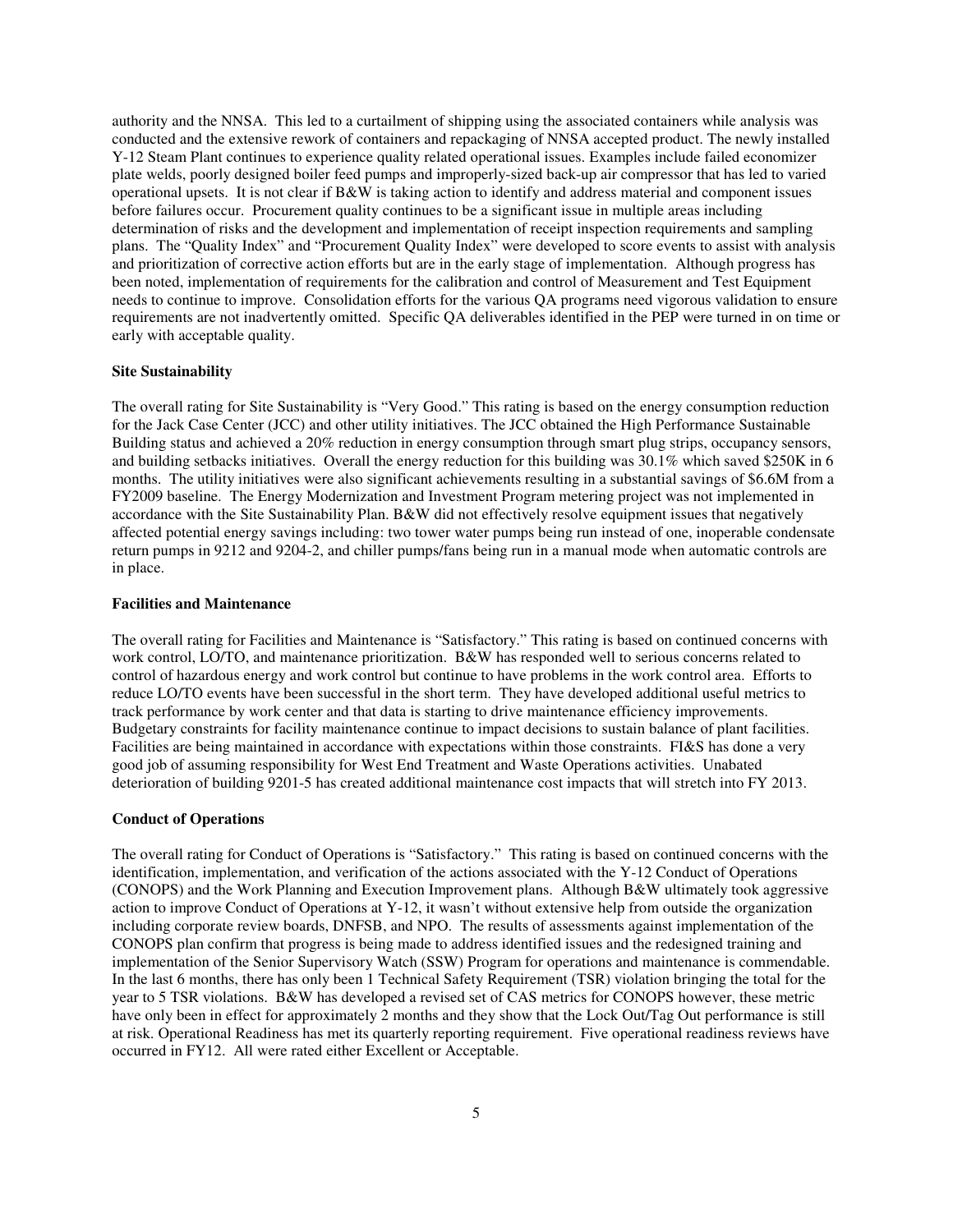## **Training and Qualification**

The overall rating for Training and Qualification is "Pass." This rating is based on a stable Training & Qualification program with a highly organized and thorough self-assessment elements built in to identify implementation issues. B&W maintained management attention on both the programmatic and implementation elements which resulted in a reduction to an overall plant average to date of 0.42 % in training deficits, which is well below the site-wide target level of 2.5%; a more rigorous self-assessment program; and overall performance improvement. B&W has repeatedly performed effective self-assessments and performance-based surveillances to identify issues and areas for improvement on or ahead of schedule. A consistent set of criteria was used in each assessment/ surveillance with some issues appropriately identified and several resolved. B&W has made good progress in implementing training efficiencies in several areas. The use of simulators and mock-ups has enhanced the training in several courses such as Conduct of Operations training. NPO identified issues with training records and documentation, but no programmatic issues were found. There has been no significant training-related programmatic deficiencies that would have an impact on the safety, security, or operation of any Y-12 facility, personnel, or the environment.

## **Readiness in Technical Base and Facilities/Facilities and Infrastructure Recapitalization Program (RTBF/FIRP)/Secure Transportation Asset (STA)**

The overall rating for RTBF/FIRP/STA is "Excellent." This rating is based on the significant amount of work that was accomplished under extraordinarily difficult circumstances. This work included infrastructure improvements (HVAC upgrades, switchgear replacements) as well as risk reduction activities (brine line isolation, stabilization of the old coal yard). A significant accomplishment was the replacement of failed dry pipe systems in 9215 and 9212 that occurred after the initial FY 12 work scope was planned. The RTBF program was able to reprioritize during the year within existing funding to complete the repairs and ensure the mission work in those facilities was not impacted. The capability to produce purified metal that meets assay and quality requirements was evidenced by the production of the most quality metal in several years. The STA mission deliverables were met; however, there were several Vehicle Maintenance Facility condition issues that required the new contractor to implement corrective actions to resume full facility operational capability. Lastly, with the exception of the Microwave First Use milestone, all Level II and Level III milestones were met for the year.

## **Project Management – Non-Major, Line Items**

The overall rating for Project Management – Non-Major line Items is "Unsatisfactory." This rating is based on the poor performance of the Production Microwave Project and the Security Improvement Project. Specifically, in relation to the Production Microwave Project, there were and continue to be serious concerns related to testing issues and deviation from associated procedures. The lack of management diligence demonstrated by the contractor during the course of the year drove extensive NNSA Project and Senior Management attention and involvement. In addition, B&W did not communicate effectively with the final users of the microwave technology and repeatedly slipped the stated schedule due to errors committed during testing of the technology. In relation to the Security Improvement Project, B&W failed to adequately communicate and involve end users and stakeholders during the course of the rating period. Evaluation of the Project has established that the current design/installation does not meet customer requirements. In relation to the Nuclear Facility Risk Reduction Project, the contractor met expectations in relation to scope and remained within the agreed to schedule and budget.

## **Project Management –Major Line Items, Uranium Processing Facility (UPF)**

The overall rating for Major Line Items, UPF, is "Unsatisfactory." This rating is based on the facility size (fit) issue that will increase project cost, extend the project schedule, and result in reduced project scope. With over 75% engineering design reported as being complete, UPF project management notified NNSA that the UPF design team had reached the conclusion that the UPF process equipment and supporting utilities could not physically fit in the facility and maintain adequate operations and maintenance spaces, nor was there sufficient space margin to allow for design evolution and field changes. Notification to NNSA did not occur until late April after the UPF CD-1 Reaffirmation ESAAB. The design resolution to this was not finalized prior to the end of the fiscal year, but was known that it would require a significant increase in design cost, extension of the project schedule, and required removal of planned processing capability from the project scope. The engineering replan delivered on October 19,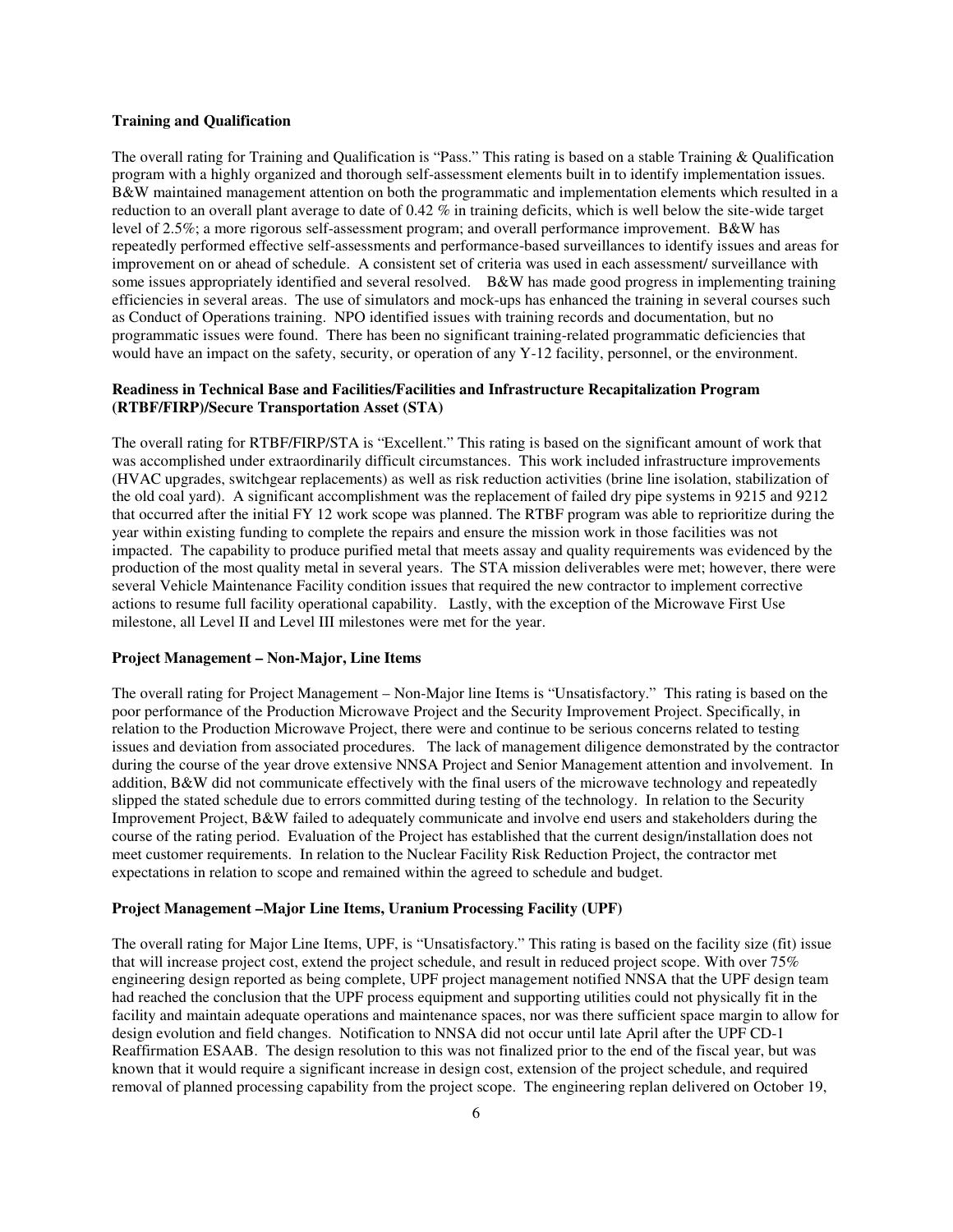reported a TPC cost impact of \$539M and 13 month impact to the overall project schedule as a result of the Space/Fit issue, effectively using 45% of the NNSA contingency established during CD-1 Reaffirmation in April. The materialization of this risk, given the significance of the consequences at a reported 75% design completion juncture, leads to a conclusion that although identified as a project risk in 2009, aggressive management actions were not taken to manage or mitigate the risk. The project did not have a design margin management program or process to mitigate this risk. In addition, the formal communication and reporting of the fit issue was not clear or forthcoming.

The project has not been able to meet key project milestones and has been late in identifying that project schedule milestones would not be achieved. Significant examples include: 1) the 90% design maturity milestone by September was not met even though the project consistently reported through June that it was achievable even with the implementation of the UPF CD-1 Reaffirmation scope (as described in the 30 day plan). This misrepresentation was identified during the UPF Technical Independent Project Review; 2) The engineering replanning baseline change proposal (BCP) to resolve the fit issue was due on August 31, and was reported to NNSA as not achievable on August 30. The engineering replanning BCP was delivered to NNSA on October 19; 3) The Preliminary Safety Design Report (PSDR) Revision 1 was scheduled to be completed on August 22, 2012. The project did not complete the PSDR on schedule and subsequently delivered to NNSA on September 25; and 4) The implementation of the 30 day plan changes did not occur during FY 2012 although direction was provided in March to implement the changes from the change in project scope.

The project did not have a fully integrated project schedule for the ongoing design efforts at the beginning of the fiscal year. The integration of the design and the safety basis deliverables in the UPF project schedule did not occur until March. While working the resolution of the fit issues, the project design schedule did not reflect the ongoing work until a BCP for engineering design efforts was completed in September. The engineering replanning delivered on October 19, reported a TPC cost impact of \$539M and 13 month impact to the overall project schedule as a result of the Space/Fit issue. In addition to the previously mentioned concerns, improvements are necessary in the area of monthly project reports and reviews; timeliness in the processing of BCPs following approval of trends; effective resolution of design quality issues; resolution of design issues and needed engineering process changes; timely and effective communication of project issues; proactive management of project risks, and resolution of safety analysis issues.

The project supported and was prepared for multiple meetings, presentations, and reviews of the UPF project to include the DNFSB, NA-10, USACE, and HSS. Notable accomplishments include: prompt response to NNSA's request to support the President's Budget Request for Fiscal Year 2013 (30 day study); and hosting the Glovebox Forum in May. The project also participated in exchange of information and lessons learned with CMRR and MOX projects, and have surpassed 3.8 million hours of safe work.

#### **Safeguards and Security Program Management**

The overall rating for Safeguards and Security Program Management is "Unsatisfactory". This rating is based on the complete failure of the security system/protective force response to the PIDAS penetration on July 28 and the completely unacceptable implementation and operation of the Argus security system. As implemented, Argus unreliability significantly contributed to the PIDAS penetration event of July 28. B&W's response to the initial security incident on July 28 was also unsatisfactory. Significant federal leadership was required in the absence of contractor leadership and support that was "…slow, disoriented, and requiring intervention by NPO." Another negative contributor to the eventual system failure, were the decisions put in place by the contractor Cognizant Security Authority (CSA) to loosen security requirements established by DOE order and/or the NNSA NAPs. Security system testing requirements were changed by the CSA process, which contributed to the unavailability of critical system needed to assess the security event. NPO assessments conducted prior to the security event identified a number of issues associated with the contractor's CSA process and the lack of a critical self-assessment/corrective action program that were contributors to this event.

In response to the event, the contractor reorganized S&ES, established new leadership, implemented new compensatory measures with NPO approval, absorbed the responsibility for management of the Protective Force, implemented required program level improvements, and in general reinvigorated the security program with a sense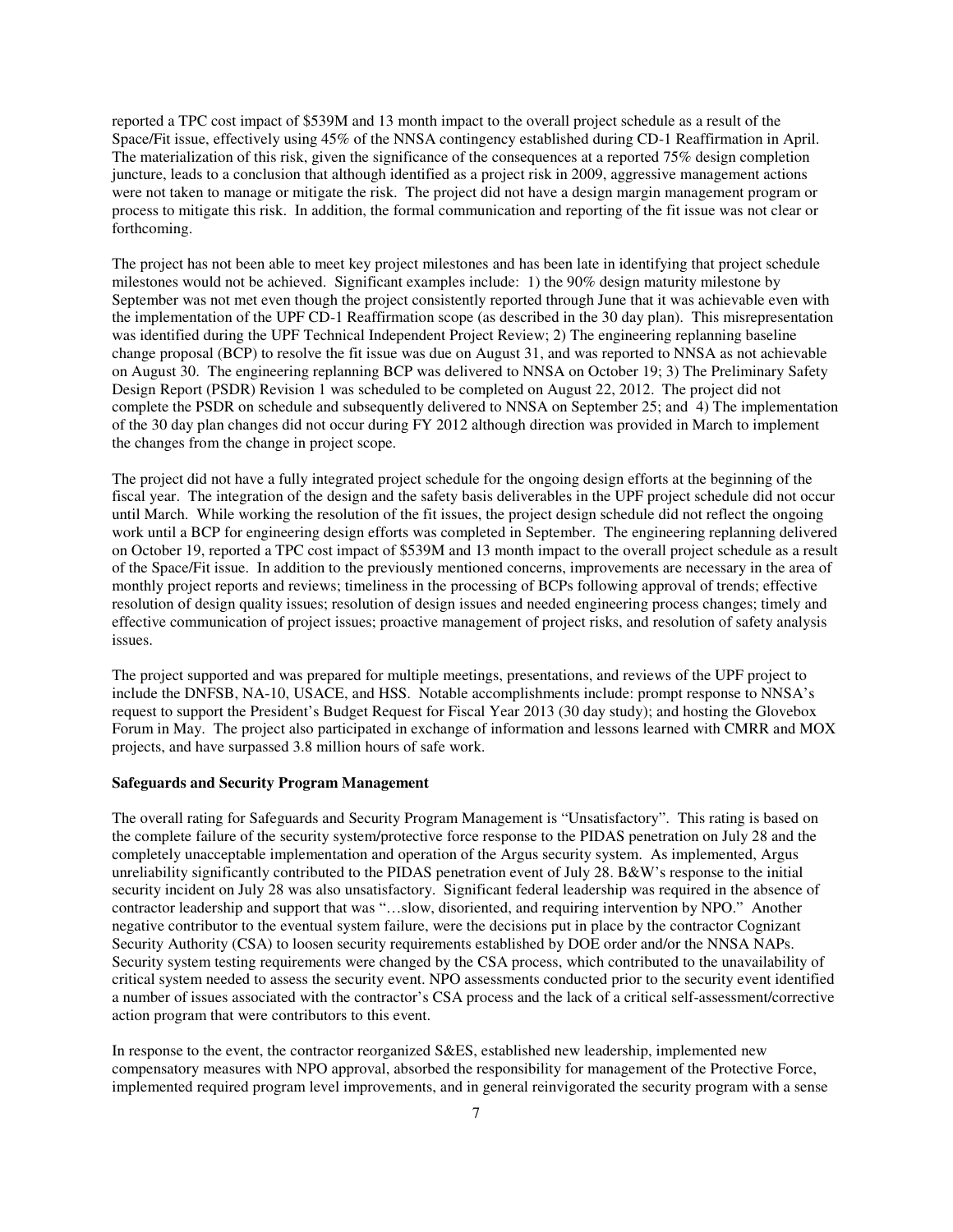of urgency and focus. The test and measure of success for the contractor will be the sustainability of the current efforts and attitudes over the course of time into the next contract period and fiscal year.

Other positive performance observed during the period include: support for the NPO survey of the Honeywell Buffalo Research Laboratory, support of the DNS visits including the Scenario Development Review, and a 2008 Graded Security Protection (GSP) Policy Implementation Review. The later reviews resulted in positive feedback for Y-12 actions. Additionally, B&W supported the DNS/NPO budget process throughout the period. WSI exercises conducted during the period indicated a highly effective engagement capability against the Graded Security Protection (GSP) Policy threat. Numerous Defense Nuclear Security (DNS) reviews conducted during this period indicated that Y-12 had a highly effective security program. In general the B&W Security Program Analysis and Evaluation group fully support their assigned roles and responsibilities in the areas of Issue Resolution, FOCI, Facility Registration, Assessment Planning and Implementation and Performance Testing.

## **Physical Security**

The overall rating for Physical Security is "Unsatisfactory". This rating is based on the complete failure of the security system/protective force response to the PIDAS penetration on July 28 and the completely unacceptable implementation and operation of the Argus security system. The transition of Y-12 alarm system to the NA-70 approved Argus standard by the Security Improvement Project (SIP) was started during this period. Argus related issues led to greater reliance on compensatory measures. It has proven extremely burdensome to the CAS/SAS operators, as installed, and has created significant hindrance to Operations. It has required very significant rework of the originally installed Argus System. The number of corrective maintenance work requests increased due to the SIP, Argus transition activities, and aging security systems. The increased work with limited availability of technicians resulted in increased time for equipment to be brought back into service and extended duration of applicable compensatory measures (i.e. the PIDAS camera out associated with the July  $28<sup>th</sup>$  event). False and Nuisance Alarm Rate (FAR/NAR) data was not initially retrievable from the Argus system as implemented and NPO noted this in previous reviews and contractor feedback—August was the first time this information was readily available.

The Office of Health Safety and Security (HSS) completed a Site Assistance Visit (SAV) during this period which specifically reviewed Physical Security Systems. The HSS team identified several opportunities for improvement with Argus and the Cognizant Security Authority (CSA) decision process. Despite this review, the systematic failure of the physical security systems was a factor that significantly contributed to the "July 28 security event" in which certain security systems were inoperable leading to inappropriate compensatory measures being used. A major contributing factor was that B&W inappropriately defined PIDAS cameras as Security Significant rather than Critical System Elements, as required by DOE. After the "July 28 Event," management attention was focused on improvement to the compensatory measures process and completion of corrective maintenance on previously identified non-operational security systems including critical security elements. As a result of this effort, PIDAS cameras were replaced and reclassified as Critical System Elements (CSEs) and are being maintained accordingly. The Office of Health Safety and Security (HSS) Inspection (August 2012) noted significant issues with the B&W Physical Security Systems requiring multiple corrective action plans being developed. The inspection also included a finding on the Lock and Key program in which a systematic finding was closed in the second quarter this Fiscal Year 12. Additionally, the August 2012 HSS OIO inspection of the Physical Security Systems identified findings related to System effectiveness testing, Software QA testing documentation related to Argus, ineffective operator interface features FAR/NAR data not maintained, CCTV Assessment cameras, maintenance prioritization, testing method/cameras, performance testing CSEs, and control of Level I Lock and Keys.

In response to the event B&W has taken a number of very aggressive actions to address deficiencies in physical security systems. Maintenance times have been significantly reduced, performance testing enhanced, FAR/NAR rates significantly reduced, and a significant number of sensors and cameras have been replaced. Because of excellent leadership B&W has moved the program forward leaps and bounds beyond where it was on July 28. However, B&W still needs to take more deliberate/direct actions in the implementation of SIP to correct identified problems.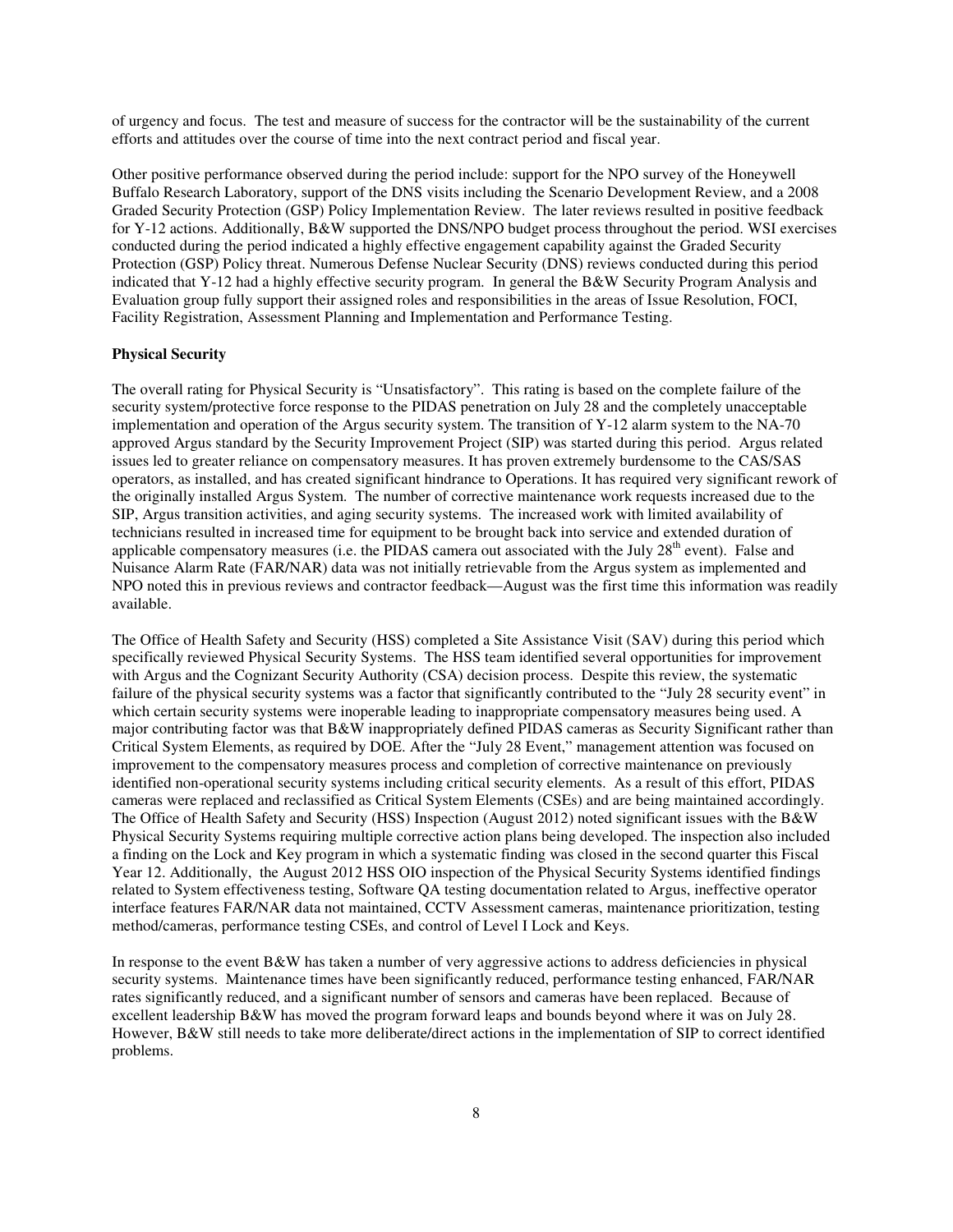## **NMC&A**

The overall rating for NMC&A is "Excellent." This rating is based on overall program performance, development and execution of an enhanced Comprehensive Analysis of Safeguards Strategies (COMPASS) process, continued progress toward reducing uncertainty associated control limits by identifying and addressing major contributors to the propagation of variance limits, and continued work evaluating DYMCAS transformation alternatives. NMC&A demonstrated high performance including performance testing, COMPASS, management assessments, and surveillances. NPO oversight results in conjunction with the HSS Inspection results indicate that the combination of program administration and reliable materials accountability, integrated with effective materials control elements, provides assurance that special nuclear material is effectively accounted for and controlled. NMC&A has implemented effective material surveillance, item monitoring and process monitoring programs which are providing positive feedback on program performance. The program continues to be recognized as a leader in the DOE Complex. Two findings were identified in the HSS Inspection in this area, and corrective action plans are being developed to address these concerns. Five "Opportunities for Improvement" were also identified during the HSS Inspection, which are being actively pursued for overall program improvements.

#### **Personnel Security**

The overall rating for Personnel Security is "Pass." This rating is based on an effective program but there are areas for improvement in Human Reliability Program. NPO assessments including shadow and document review assessments of the B&W Personnel Security over the FY 2012 did not identify any major issues that drop the program below "effective" or "Pass." NPO conducted document review assessments, and did not note any issues or concerns in Access Authorization, Control of Classified Visits, or Unclassified Visits and Assignments by Foreign Nationals. NPO did identify an observation in Safeguards and Security Awareness regarding the General Employee Training, and identified nineteen (19) issues during the joint B&W Y-12/NPO review of the B&W Y-12 Human Reliability Program. The Office of Health Safety and Security (HSS) Inspection (August 2012) report identified a finding which stated, "B&W has not completed a biannual review or updated the Y-12 HRP Implementation Plan and the B&W HRP determinations are based on outdated Job Task Analyses." Based on briefings provided to NPO, the contractor continued to monitor identified issues and corrective actions, and the contractor did develop COMPASS to better integrate Personnel Security areas.

## **Information Protection**

The overall rating for the Information Protection is "Pass." This rating is based on an overall effective program although areas for improvement were noted based on a number of IOSCs identified during this period. The IOSCs involved document marking, handling, classification reviews, and control of classified. Areas for improvement were noted in B&W's self-assessment system including: formal documentation of issues and corrective actions, communication of shadow opportunities, integration of all Information Security functional areas. The control and handling of classified in open storage configuration was noted as unacceptable in one MAA from a housekeeping standpoint.

## **Cyber Security**

The overall rating for Cyber Security is "Very Good". This rating is based on an effective and efficient cyber security program although shortfalls were noted in the area of risk management. The compilation of Federal assessment results, contractor assessment results, metrics, and external feedback by HSS or the NNSA CIO's office indicated that the cyber risk envelope is largely being managed within the approved Risk Management Framework. An inspection conducted by the Office of Independent Oversight on the Classified Cyber Systems had no findings; however, eight risk management and technical opportunities for improvement were identified. A site assistance visit (SAV) conducted by the NNSA CIO's office on unclassified systems noted positive aspects of the B&W program as well as areas for improvement. B&W self-assessment reports were of strong quality and covered all topical areas. B&W implemented a risk registry and continued to provide transparency into the cyber process, procedures, cyber plans, and assessment results which support the risk management framework and insight to the NPO. B&W cyber personnel supported One NNSA initiatives and were instrumental in supporting the B&W deployed Microsoft Lync site-wide on the unclassified network and federated instant messaging and presence with Y-12 and Pantex. Risk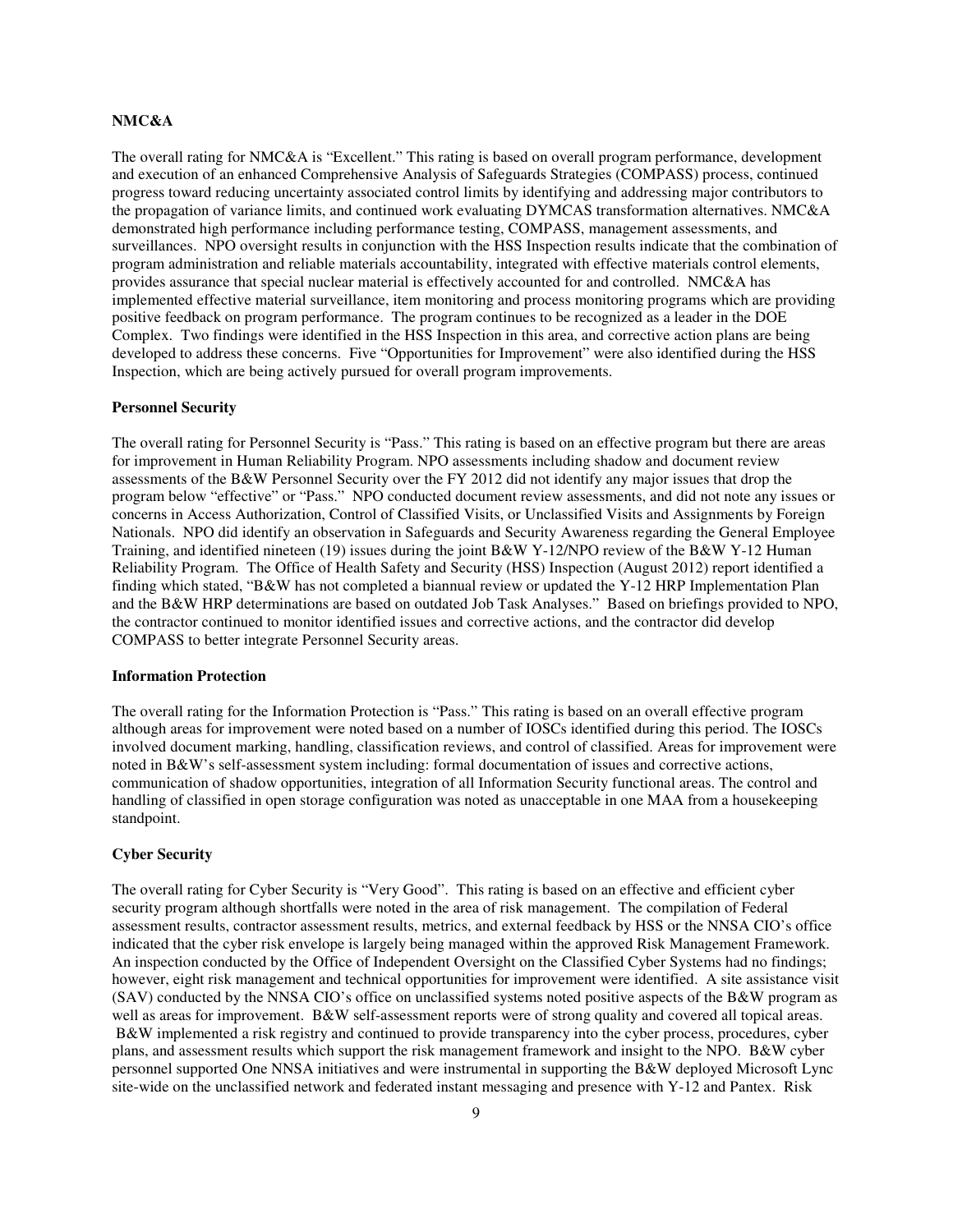assessments developed for this technology were used in the Right Path Implementation Plan and provided to the Department of Energy IM-60 staff for use.

Overall positive performance indications were noted in metrics; in the successful installation and implementation of Data Loss Prevention tools; the deployment of Lync to support video conferencing; participation in NNSA initiatives (e.g., continuous monitoring); and positive performance during budget planning activities. In addition, data calls were typically on time and of good quality and issues were identified and tracked with corrective actions developed as required. NPO did note marginal performance with regard to initial response actions related to a previous cyber security issue, when B&W displayed a lack of urgency with regard to providing all the available data to the assistance team. NPO provided feedback to B&W on this matter and noted that performance improved significantly moving forward. While NPO noted B&W conducted a variety of important self-assessments, an overarching Risk Management program review was not conducted nor were other programmatic assessments such as vulnerability management. While aspects of these areas were indeed reviewed, there was no indication that B&W conducted a systems-based assessment where the assessment was planned with a broad scope to include programmatic and performance aspects of cyber security.

#### **III. Institutional Management and Business**

#### **General Management**

The overall rating for General Management is "Pass." This rating is based on the collective performance of each functional area.

General Management **-** B&W Y-12 was timely and accurate, to information requests, budget exercises, work insertion requests, etc. These ad-hoc, often time-sensitive requests covered a wide range of subject areas. Specific submissions are detailed under the appropriate performance target.

Legal- B&W Y-12 demonstrated effective performance in these areas by the following: Settlement of *Wolf*e case during early state of litigation minimized costs of further litigation; effective communication of status and efforts to settle outstanding cases, including four HEUMF cases; successful litigation and appeal of *Scheib* lawsuit; avoidance of extensive travel costs related to *Foley* mediation by pursuing mediation in Oak Ridge; and overall effective review of outside counsel invoices. Information presented by the Legal Staff over the past six months was responsive, accurate, well-supported and provided in a timely and complete manner, including legal analysis related to appropriate signature on UPF permits; response to whistleblower legal costs data call; information related to ALB Complex's need for info related to summary retrospective insurance policies; and updates related to recovery of low-level radioactive waste from Impact Services, Inc.

Public Affairs - Public affairs communications continued to provide high quality public affairs products in support of the Y-12 mission in FY12. Of particular note was the support provided in responding to high level of media inquiries and requests following the July 28 security incident at Y-12. Earlier in the year, proactive media metrics continue to be exceeded beyond YSO expectations. Significant improvements have been made in emergency public communications activities with the development of the new Y-12 Media Center concept, which includes not only major upgrades to the New Hope Center but also a dedicated effort to create a formal social media protocol, accidental death protocol, and creating and staffing two new cadre positions. Protocol performance was excellent throughout the year. Photographic, graphic arts, and audio-visual support has been excellent during this period, particularly with the standup of the NPO in June.

Internal Control - Internal Audit's (IA) completed fourteen planned internal audits during FY 2012. Additionally, their FY 2013 Internal Audit Plan was timely submitted as required. Further, IA responded timely and efficiently to all requested actions such as follow-up status of corrective actions; IG/GAO audit report responses; and special congressional inquiries. Lastly, the E&IA responded thoroughly and timely to eight NPO requests associated with contractor employee concerns as well as addressing sixty-six ECP concerns they received during the fiscal year, for a combined total of 74 employee concerns. Increased interest by NNSA OFFM and the DOE OIG related to auditing of subcontracts was noted during FY 2012. IA efforts to address the concern include such actions as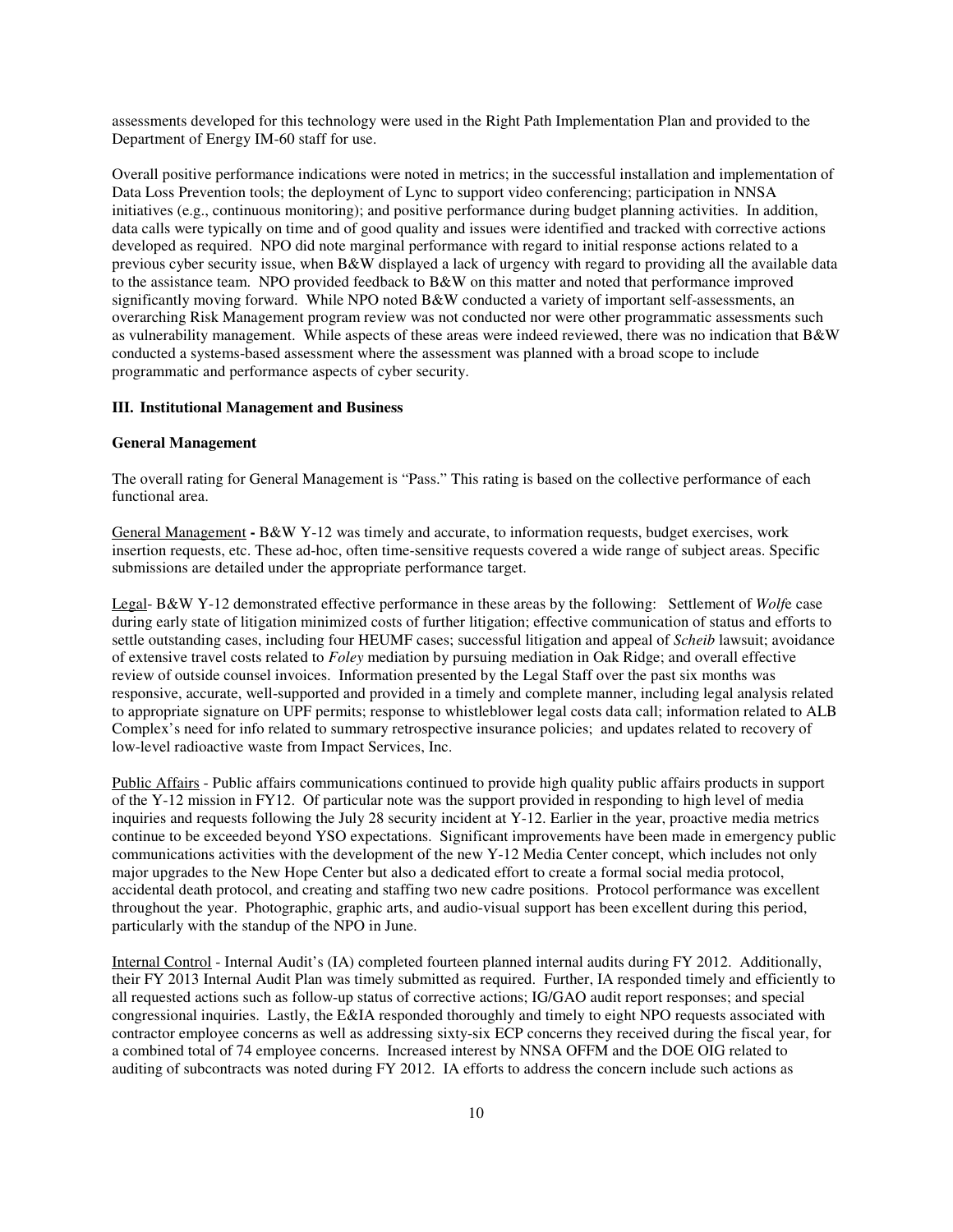utilizing staff augmentation support personnel and reassigning 400 IA hours to support subcontract audit. It should be noted that NNSA OFFM has recently recognized improvement in the IA subcontract audit area.

Modernization - B&W provided excellent sustained support for Y-12 modernization and complex wide transformation initiatives including support for the development of the Stockpile Stewardship and Management Plan, Capability Infrastructure Framework, new project data sheets for the Construction Working Group, Emergency Response Facility project, the delivery of the Enriched Uranium Transition Plan, Twenty-Five Year Site Plan, NNSA Facility Disposition Program; and enriched uranium transition planning associated with the UPF re-scope effort, phase 2 FRR, and protected area reduction project.

Process and Productivity Improvements – B&W Y-12 validated 389 productivity initiatives totaling approximately \$63.6M which included cost efficiencies, cost avoidances, and hard savings unrelated to FBLR costs. During the course of the year B&W continually demonstrated excellent performance implementing the P&PI program. A persistent flow of continuous improvement initiatives were implemented & validated throughout the year.

NPO Y-12 validated 19 of the above initiatives for a total of \$28M during FY12. This equated to 44% of the total dollar cost savings reported by the contractor.

Overall B&W showed a significant improvement in the quality of their initiative presentations and written Initiative Summary Reports. A few comments are as below:

#### PROS:

- Initiative Scope-The contractor displayed good improvement in defining more clearly the project objective for an initiative as the year went on.
- Validation Report Calculation Logic The contractor "showing their work" in the summary initiative reports steadily improved during the year. Calculation errors were less frequent and the formulas used to generate the cost savings results were more accurate and visible than previous years.

#### CONS:

• Some reports still display missing formulas and/or data making it quite difficult or almost impossible to audit. Questions had to be asked to the key players to better clarify some of the calculations

## **Business Management**

The overall rating for Business Management is "Pass." This rating is based on the collective performance of each functional area.

Fiscal Management – B&W exhibited effective funds management and very good day-to-day financial support as evidenced by: no Obligational Control Level violations, timely corrections of any administrative violations, and effective management of limited funds during period of less than full allotment; responsiveness to requests for allotment split/financial plan input, including actions associated with new Directed Stockpile Work Budget and Reporting Classification Codes; accurate and timely financial reporting (both "integrated" and "off-line"); support of Budget and Programming Process (Summit information, Enterprise Portfolio Analysis Tool input, Selected Acquisition Report, Work for Others [WFO] estimates, etc.); timely provision of FY 2013 planning data (Disclosure Statement, Forward Pricing Rates, Prioritized Project Lists); timely response to ad hoc requests; and excellent support during various OFFM reviews.

Notable accomplishments include 1) reducing the amount of Category C Reimbursable WFO cost overruns, 2) working with OFFM to establish a special allocation for indirect costs associated with the assigned WSI subcontract, 3) initiation of effort to automate the Work Authorization concurrence/approval process, and 4) continuing to enhance Business Performance/Performance Track (establishment of Service Center and Cost Savings performance tracking) and to convert processes from paper to electronic. Negative issues noted during the period were relatively few, and most were addressed in a timely manner. Continuing issues include: Aged WFO Receivables inconsistency with STARS, difficulty in correctly submitting and explaining a Prior Period Adjustment for weapons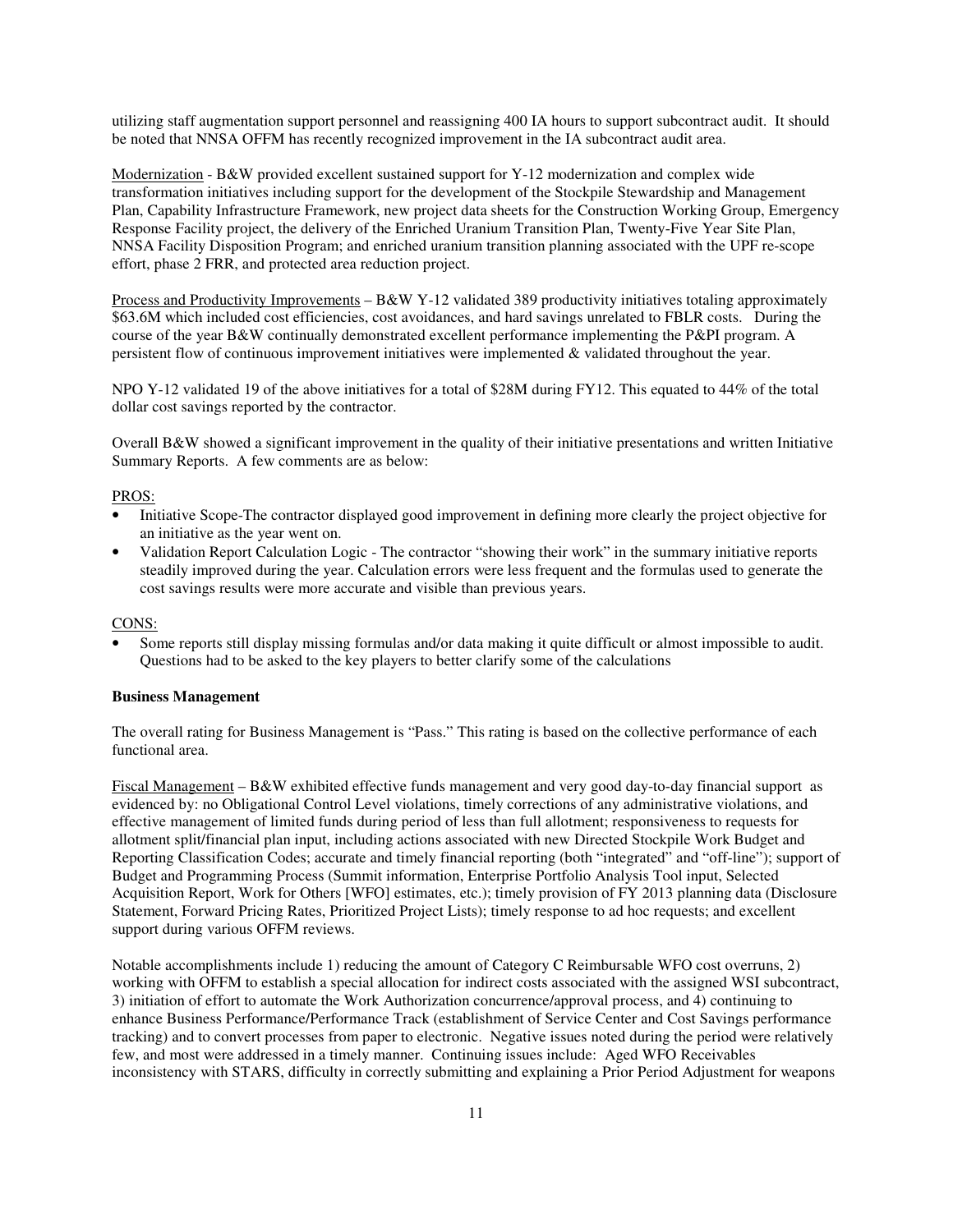components inventory, delta between FIMS and STARs, and timely implementation of a nuclear material accounting module.

Human Resources – CHR accomplished several goals in accordance with applicable policies and procedures. These goals include such activities as validated productivity initiative savings associated with changes to the current drug prescription contract and better pricing for the future years contract; modifications to paid leave and benefit changes for salaried employees; implementation of a Post Retirement Employment Program – retaining sixteen retired employee participants; efficiencies gained through elimination of hard-copy documents to electronic storage and distribution; as well as submittal of a Benefits Value Corrective Action Plan. Additionally, although the Y-12 hiring freeze continues, CHR continued in efforts to maintain an effective work force. For example, CHR Labor and Employee Relations strengthened relationships with bargaining unit personnel by working with union representatives and Y-12 organizations addressing issues, as applicable. Further, 99% of critical skill positions were filled, which exceeded their own performance target of 90% filled. Also, the acceptance rate for critical skill positions is at 92%.

Property and Fleet Management - Y-12 Property and Fleet Management met applicable regulations and requirements as verified by three performance target metrics and three stretch goals.. The results of B&W management assessments provided a number of beneficial observations that has the potential to strengthen the overall property program. B&W revised the Property Plan which is used as the basis of property operations. Property and Fleet Management presented system enhancement opportunities to the JORRB during this fiscal year. This initiative provided cost savings opportunities to reduce the size of the Personal Property Administratively Controlled holdings and implemented the \$5K to \$10K threshold for Personal Property Equipment. The annual cost savings associated with this initiative is estimated to be \$151K. Property Management also continued an FY11 initiative to utilize touches, electronic pings, and statistical sampling for inventory to reduce operational cost. Fleet Management reduced their fleet inventory by 100 vehicles. A site-wide "Taxi Service" has been implemented to provide an alternate mode of transportation.

Procurement Management - Procurement satisfied all SCM goals set locally and those tracked by NNSA SCM Center. Procurement lagged behind its overall subcontracting goal of 45% for most of the year. However, they managed to make the overall subcontracting goal during the last several weeks of the fiscal year. This reflects a noteworthy effort. They also met or exceeded the socioeconomic sub goals for Small Disadvantaged Business, Woman-Owned Business, and Veteran-Owned Business; they did not meet the goals for HUBZone Small Business and Service- Disabled-Veteran-Owned Small Business.

Contract Management - Contract Management met all monthly performance goals for processing S/RID changes, Impact Assessments, and the RCAM system. A total of eighteen contract modifications were processed of which several were not routine requiring negotiation, and miscellaneous issues such as the ever-developing requirements for conference management system are covered by Contract Management.

#### **Information Technology**

The overall rating for Information Technology is "Pass." This rating is based on positive improvements in the program by meeting IT metrics, responding in a timely manner to HQ data calls, continuing the IT refresh program, supporting "green" IT initiatives, and support for NPO. Overall, the B&W IT program is very strong, retains knowledgeable staff, implements pro-active solutions, and quickly addresses any identified issues. B&W Y-12 IT has worked in cooperation with B&W Pantex IT throughout the year to provide the NPO with federated collaboration technology, including MS Lync and SharePoint. B&W Y-12 IT is also actively working to implement an NPO cloud that will provide inter-site email, calendaring and SharePoint, a first for NNSA. B&W Y-12 has continued its deployment of wireless computing across the site. Y-12 IT has taken an aggressive proactive approach to ensure that both the NNSA and Y-12 have IP-based VTC capability by securing a Y-12 IP-based video conference bridge for the enterprise. Although the IT metric for customer satisfaction exceeded the goal this FY, it was noted that a steady decline in satisfaction has been occurring since April. In the last few months of the 4<sup>th</sup> quarter, the plant has been experiencing an unusual increase in IT interruptions, particularly noticeable in the site office. It is recognized that some interruptions have been causes from multiple NNSA sites' configuration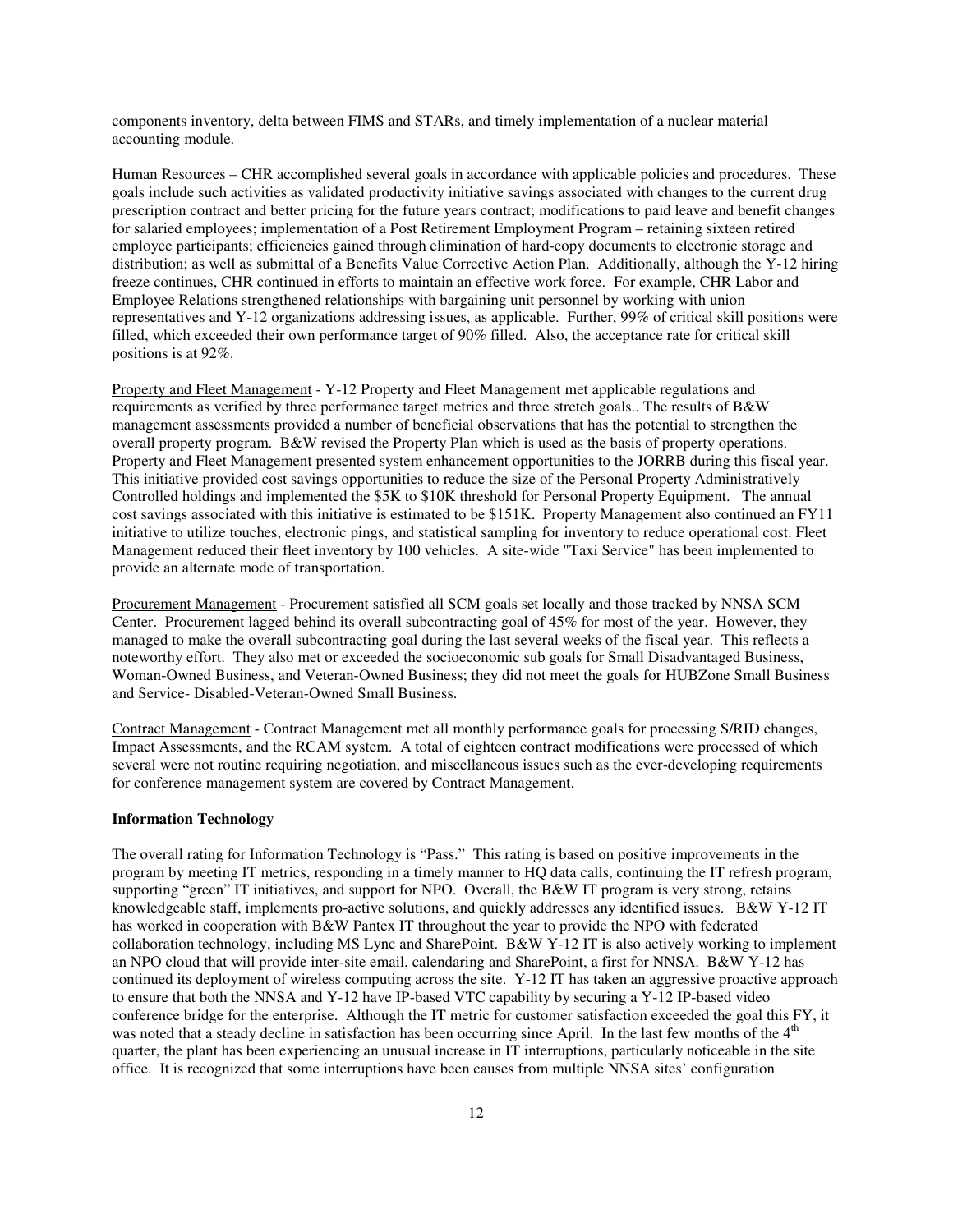management issues. Providing Y-12's data centers with reliable, long lasting backup power should also help to reduce interruptions in service.

#### **Contractor Assurance**

The overall rating for Contractor Assurance is "Unsatisfactory". The contractor assurance system (CAS) was not utilized in a manner to help identify and remedy the degrading performance of systems critical to properly executing the mission of the Y-12 National Security Complex. The contractor focused on identifying, tracking and resolving individual issues to the detriment of systems analysis and determining the effectiveness of those systems. The contractor maintained an extensive array of metrics (over 400) but failed to identify or otherwise designate which (if any) were key to understanding the performance of critical systems. The analysis process for metrics often stopped at the product of the logic with no interpretation of the information regarding significance or meaning beyond the result of the number crunching. Assessment activities under the CAS concentrated on compliance and status of issues rather than performance for executing the mission safely and securely. The contractor did not avail themselves of opportunities to learn from "information rich events" unless prompted by the Federal staff as part of oversight e.g., the lock out/tag out causal factors analysis. Overall the contractor was weak in being self-critical, an essential element of effective contractor assurance. Inadequacies of the CAS were a significant contributor to the security event of July 28, 2012 with respect to the degradation of critical security systems.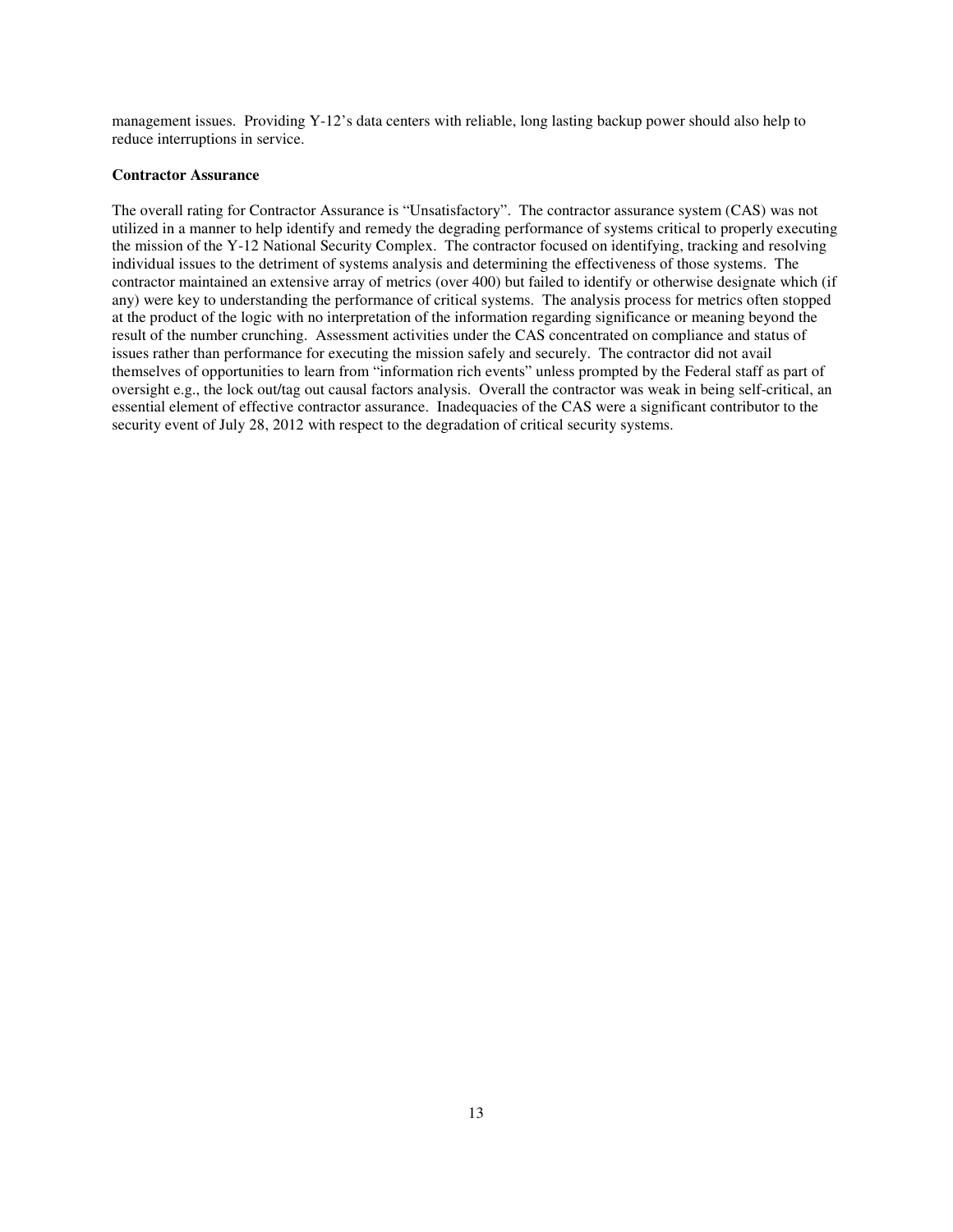## **FY 2012 STRETCH AWARD FEE INCENTIVES**

## **I. PROGRAM**

#### **A. Nuclear Nonproliferation (NN)/Naval Reactors (NR)/Complementary Work For Others (CWFO)**

## **Performance Measure 1: Increase support to Defense Nuclear Nonproliferation (DNN) programs.**

## **Performance Target:**

a. Provide evidence of increasing support to DNN through achievements such as an increased number of projects, an increase in the amount of Y-12 resources supporting these programs, increased funding, and quick response to emerging DNN needs.

Y-12 increased its support of nuclear nonproliferation in FY2012 as demonstrated by its support of new initiatives within the NA-24 program offices including: Bilateral Assessment Methodology; Gamma Isotopic Analysis; NDSTC Infrastructure Enhancements; Warhead Measurement Campaign; and UF6 Age Dating. In addition, Y-12 support of NA-25 programs increased by approximately \$5.5 million in FY2012 over FY2011.

## **Performance Measure 2: Enhance the management of DNN, NR, and CWFO programs.**

#### **Performance Target:**

a.Prepare and issue a program management guide that provides a complete and consistent approach to the management of DNN, NR, and CWFO programs. The guide will be an expansion of the current Y-12 Program Management Guide, being specific to DNN, NR, and CWFO programs. It will include specific criteria for program managers to use to determine the appropriate graded approach to implement for each program/project, as well as the details of each approach. Based on the result of the criteria evaluation, each specific approach will be defined for program/project planning to include schedule development, estimating, charge code structures, SAP planning, project execution, program/project reporting and review, and project documentation. This will be issued by September 13, 2012.

To meet this performance target, Y-12 issued, "Nuclear Nonproliferation and Global Security Programs Program Management Process" (Y/NSP-873) which is integrated with and supplements the site-wide program management guide. This DNN/NR/CWFO guide is intended as a supplement to address the nuances of these particular scopes of work for this unique customer group. The guide provides a standardized and repeatable approach for managing portfolios, programs and projects to ensure a successful outcome. The guide includes criteria for determining the appropriate approach for each program and defines the approach for planning, execution, reporting, and review and documentation. It also outlines roles and responsibilities training requirements and other management responsibilities.

## **Performance Measure 3: Emerging Missions Strategic Vision and Implementation plan**

#### **Performance Target:**

a. Complete action items identified in the Emerging Missions Strategic Vision and Implementation plan. Revise the plan by September 1, 2012 to reflect the latest strategies to increase the utilization of Y-12 core competencies and capabilities. Prepare a publicly releasable version of the Emerging Missions Strategic Vision suitable for interfaces with stakeholders and potential customers by June 1, 2012.

Y-12 completed all 36 of the actions from the original plan and submitted a revision to the Emerging Missions Strategic Vision Implementation Plan by letter dated August 30, 2012. The plan outlines the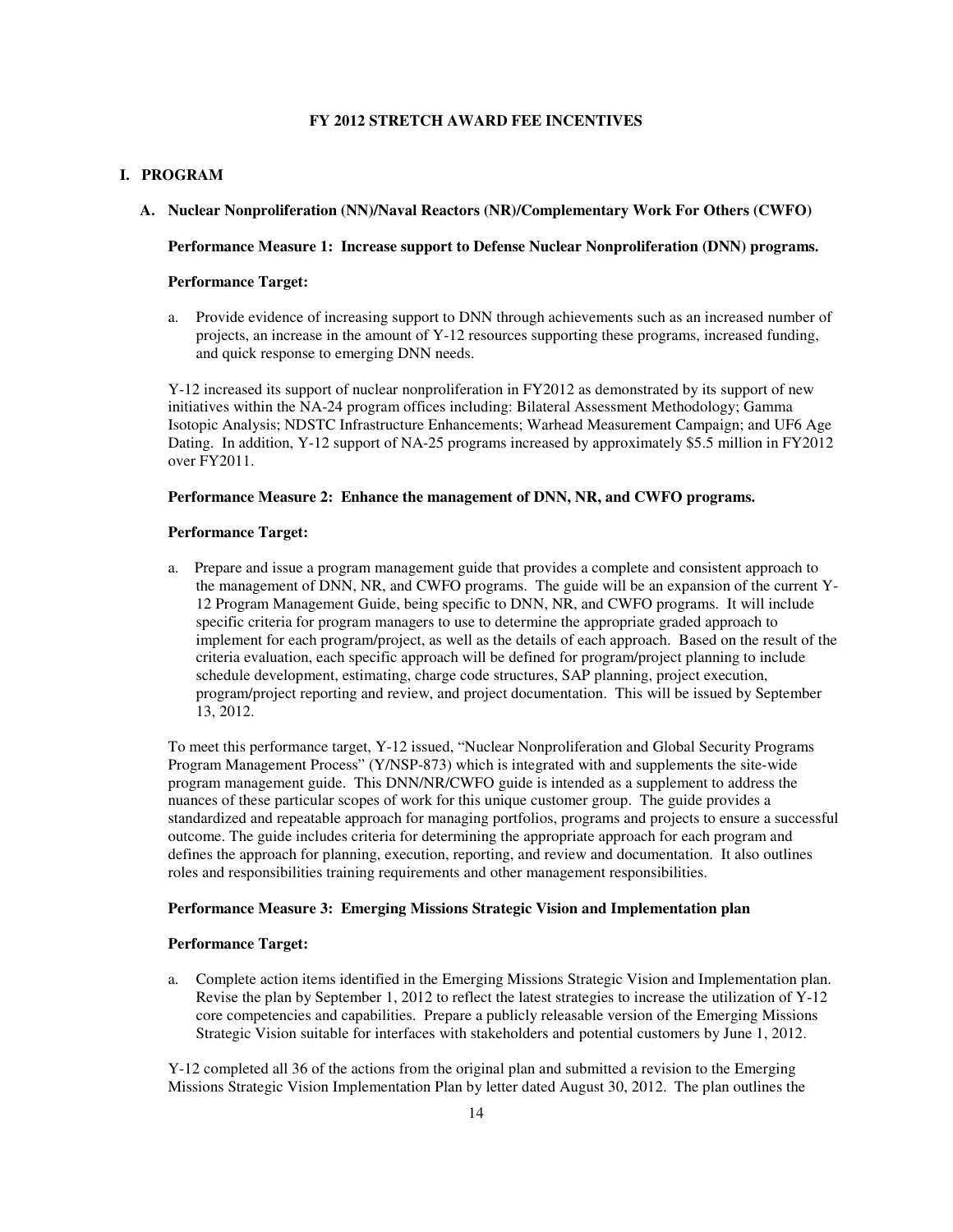emerging missions' strategic priorities for fiscal year 2013. It focuses on five primary mission growth areas and identifies 34 new targeted actions to be completed in FY13. A publically releasable version was issued to meet the June 1 date. The documents are all of high quality and provide a sound basis for moving forward with the vision to improve and expand Y-12's contribution to these national security programs while helping to maintain Y-12's unique core competencies.

#### **B. Stockpile Programs**

## **Performance Measure 1: Advance the development of Electro-refining (ER) technology.**

## **Performance Target:**

#### **a. By September 30, 2012, develop Electro-refining (ER) technology to include:**

- 1. Finalization of eutectic selection for the ER cell.
- 2. Determination of acceptable feed materials for the ER cell,
- 3. Evaluation of the use of chips as feed material for the ER cell,
- 4. Determination of the reliable product throughput for the ER cell,
- 5. Demonstration of the operation of the General 2 ER cell.
- 6. Determination of the Technology Readiness Level (TRL) of the ER technology via an independent evaluation.

Five of the six items under this target have been successfully completed. While objective number 5 has not been entirely completed, most of tasks necessary to support the first run of the generation 2 ER cell were completed by September 30, 2012.

## **II. OPERATIONS**

The Gateway was not met for this category.

## **III. INSTITUTIONAL MANAGEMENTAND BUSINESS**

## **A. Information Technology**

## **Performance Measure 1: Telework and Remote Access.**

#### **Performance Targets:**

- a. Architect a robust infrastructure design and implement VDI to facilitate remote access and telework. Leverage VDI solution to reduce the number of laptops on site and replace with lower cost tablets. 9/30/12
	- i. A virtual desktop infrastructure (VDI) was created for off-site software developers, including Visual Basic Suite.
	- ii. Tablets and tools were evaluated to implement load balancing and expand the Citrix infrastructure.
	- iii. Citrix resources were tested and implemented, and WinTS was migrated to Citrix platforms.

Milestone was completed successfully.

- b. Evaluate, recommend, and implement technology to provide secure access to email and calendars from a personal smart-phone device. Complete risk assessment to allow personal devices into the Protected Area (PA) (excluding Material Access Areas (MAAs)) and reduce the number of government issued Blackberrys and pagers at Y-12 to realize cost savings. 5/31/12
	- i. Good Technologies has been piloted using government-provided devices to evaluate the technology and functionality of extending secure access to email, calendar, and contacts.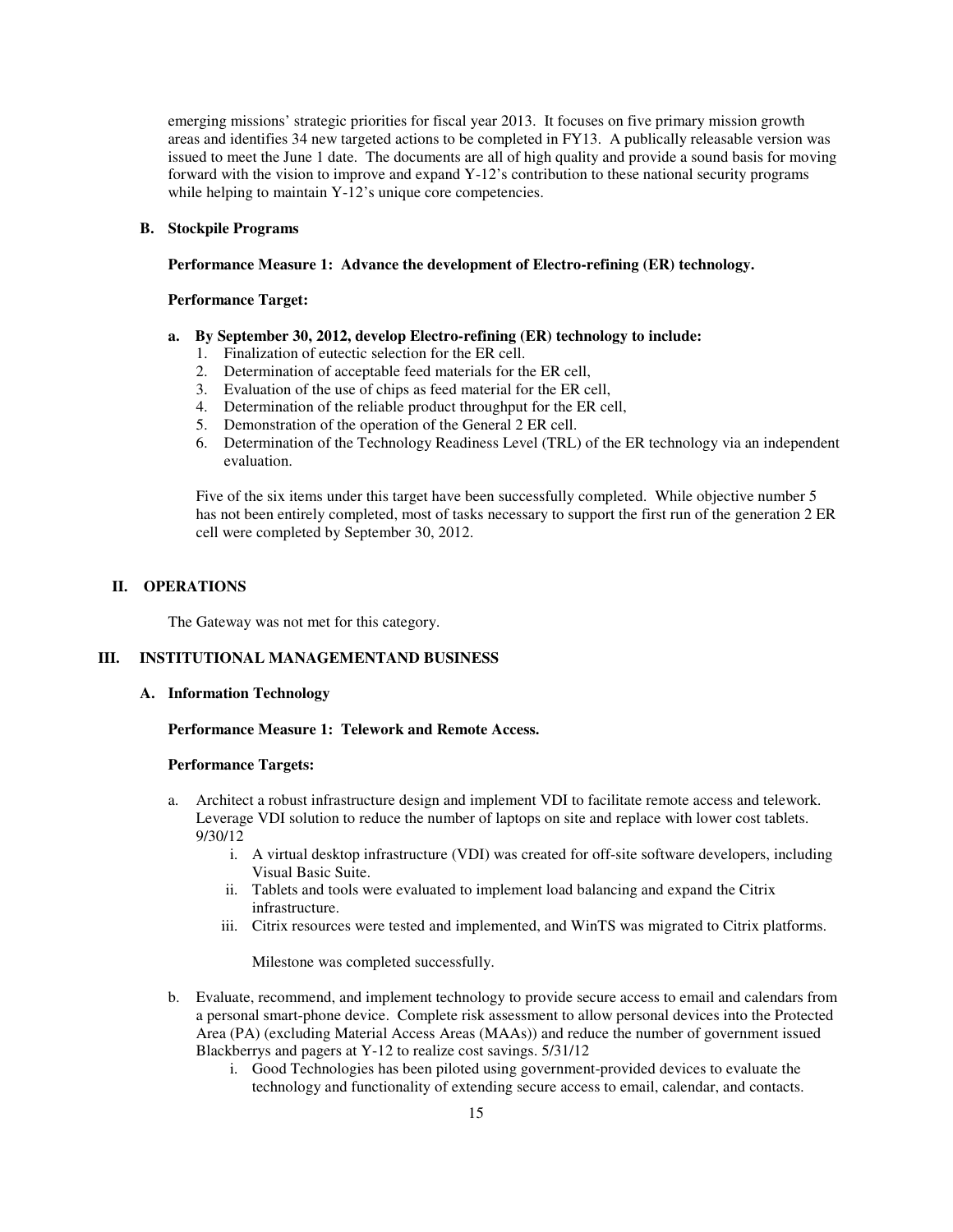ii. A standing order was released that permits government-provided portable electronic devices in security areas, excluding material access areas (MAAs).

Milestone was completed successfully.

### **Performance Measure 2: Cloud Computing.**

## **Performance Targets:**

- a. Deployment of a dedicated VPN tunnel to the federal 2NV cloud that allows secure controlled communications between all connected sites. 3/31/12
	- Lync Federation was tested over a dedicated virtual private network (VPN) tunnel with Pantex in preparation for bringing up a Lync Federation with additional NNSA sites once the NNSA 2NV cloud is implemented.

Milestone was completed successfully.

b. Movement of three systems (email, collaboration, and 1 more of B&W Y-12 choosing) to the 2NV private cloud for hosting. Integrate with 2NV cloud for presence, if feasible**.** 9/30/12

Due to constraints impacting the deployment of NNSA's 2NV Cloud, this milestone was not completed.

#### **Performance Measure 3: Mobility.**

#### **Performance Targets:**

- a. Deploy wide area wireless networking solution in approved areas of Y-12 in support of the Enterprise Wireless project**.** 9/30/12
	- Outdoor wireless mesh networking communications were demonstrated between New Hope Center and Environment, Safety and Health (ES&H) remote locations.

Milestone was completed successfully.

- b. Deploy classified wireless capability in a Y-12 classified production area (assumes NSA approval of the architecture is in place). 9/30/12
	- The National Security Agency (NSA) has not provided an approved process for certification of such systems; additionally, vendor product offerings to support classified wireless deployment that meets NSA and Y-12 requirements have not been certified by NSA. This must occur before any architecture design can be approved by NSA.

Due to constraints by the National Security Agency, this milestone was not completed.

#### **Performance Measure 4: Infrastructure.**

#### **Performance Targets:**

- a. Transition from tape backups to disk-to-disk back-ups with data de-duplication in both the classified and unclassified environments to realize cost savings and reduce risk of data loss. 3/31/12
	- o Specifications were developed for a technical solution, and plans were initiated for procuring a virtual back-up capability. Implementation is limited due to lack of funding.

Due to funding constraints, this milestone was not fully completed.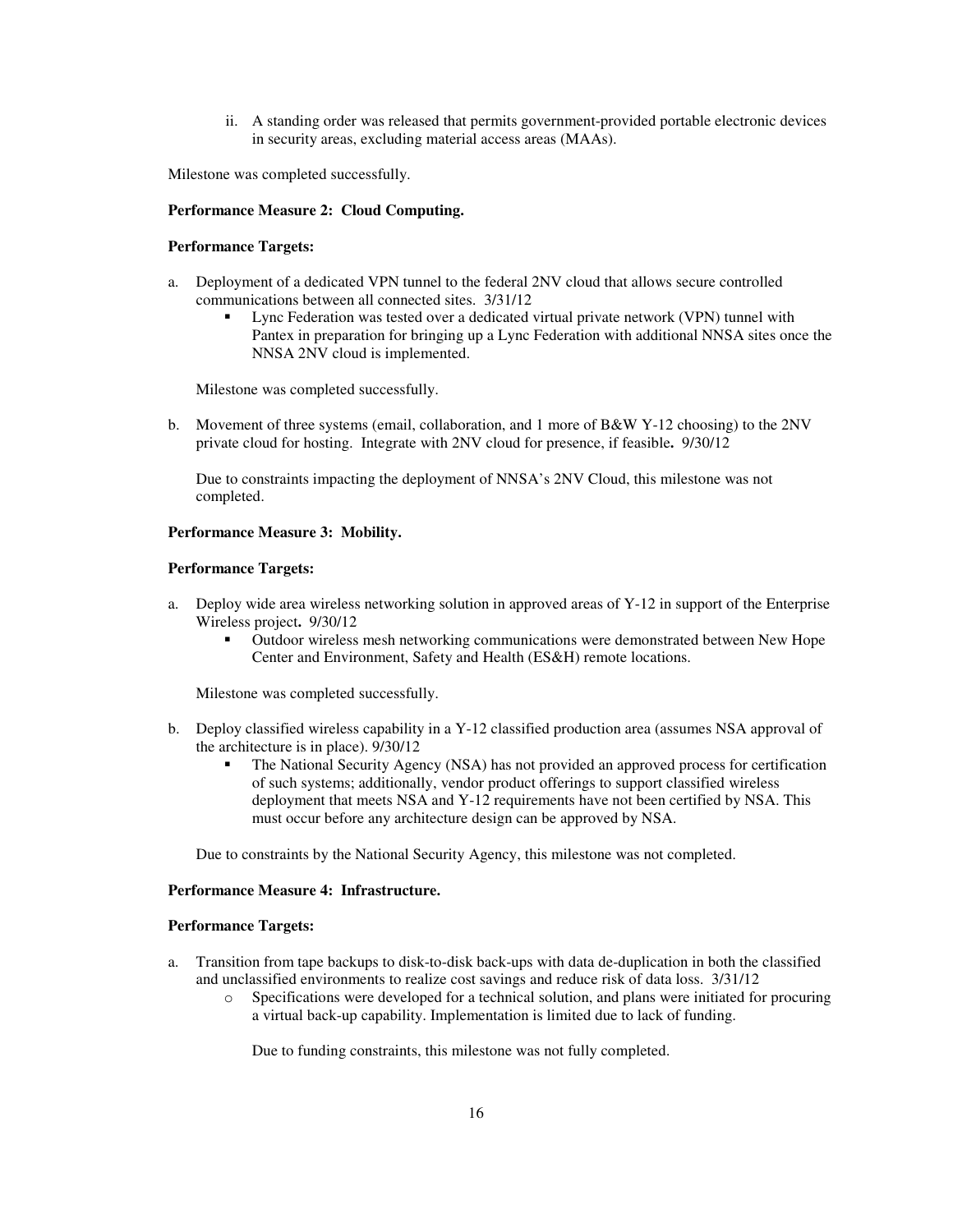- b. Complete a Suite B, thin client architecture and design that would allow toggling between the classified and unclassified environment from a single thin-client device and over a single cable. Demonstrate proof of concept. 9/30/12
	- o A collaboration project to design and deploy a Suite-B classified wireless client for use by the National Security Enterprise (NSE), was initiated to submit a proposal for Cyber Sciences Laboratory funding with LANL and Aruba Networks as proposal partners. The draft proposal is almost complete and should be finalized in response to the Cyber Sciences Laboratory data call when the data call is issued.

Milestone not fully completed.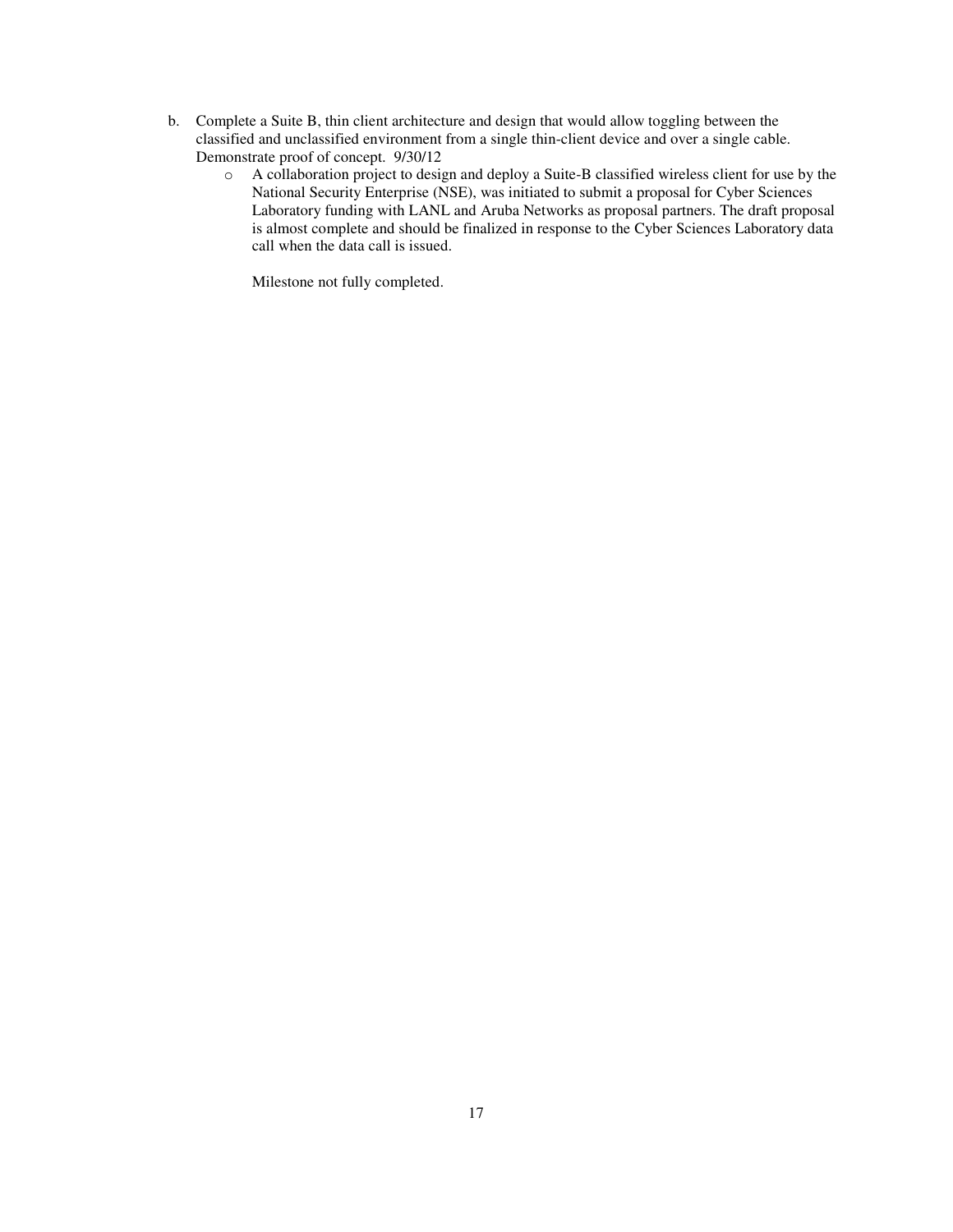## **Performance Measure 5: Demonstrate collaboration with B&W Pantex.**

#### **Performance Targets:**

- a. Y-12 will identify candidate information technology (IT) projects, collaborating with Pantex where appropriate. Working with the site offices, the initiatives will demonstrate operational efficiencies and cost reductions to support NNSA's vision for a fully integrated Enterprise.
	- 1. Y-12 will prepare two project plans for testing and implementation of new video-teleconference (VTC) capability. Testing will be coordinated with Pantex in order to conclude with an enhanced inter-site VTC capability allowing more spontaneous VTCs and less cost per session. The enhanced VTC approach will include testing a new commercially available technology for multiform factor (i.e. conference room, desktop computer, laptop computer, tablet, smartphone, etc.) VTCs and enhanced utilization of a previously tested Internet Protocol (IP) technology. Both technologies are IP-based and utilize Microsoft Lync. The project plans for each of the two work areas will be complete by June 20.
	- 2. Y-12 will develop and implement (according to its project plan) greater utilization of Polycom CX5000 (IP VTC) devices. Establishing a Polycom-based VTC capability in small conference rooms currently next to NNSA Site Offices work space, the Polycom capability will enhance adhoc VTC capability both intra-Y12 and with Pantex. Coordination with Pantex will include a similar capability at their site. Demonstration capability will be in place by August 1 with final implementation by September 30.
	- 3. Y-12 will acquire and test for implementation a new VTC capability produced by Vidyo, Inc. (www.vidyo.com) which uses the slogan, "HD video conferencing without boundaries." Utilizing FIPS-certified encryption, and intra-Y-12 servers, this approach should allow more flexibility with mobile VTC needs at the same Unclassified Controlled Information (UCI) level as the internal unclassified network. Vidyo is the first software-based, telepresence-quality desktop video conferencing solution to be JITC certified. A working prototype will be in place by July 23. A determination of usefulness will be made by September 30.
	- 4. Y-12 will complete all cyber security paperwork for release of Good Technologies' Good for Government product for iOS systems (i.e., Apple products) by June 30. Within 30 days of NNSA-YSO approval, Y-12 will have no less than fifty (50) Government Furnished Equipment (GFE) tablet computers assigned to staff and functioning in test mode. Implementation of Good for Government on Personal Electronic Devices (PEDs) will occur no more than 30 days after NNSA-YSO approval for deviations pertaining to full disk encryption, and cost recovery for users. By agreement, all security paperwork will be provided to Pantex which will negate their need to duplicate the analyses supporting their security documentation. Using the same configuration also allows implementation or mirror environments at the two sites.
	- 5. Lync federation with HQ by September 30.
		- i. Y-12 completed two project plans June 30, 2012, for testing and implementing new video teleconferencing: Vidyo for high-definition (HD) videoconferencing utilizing FIPScertified encryption and Polycom CX5000 (IP VTC).
		- ii. Five of the Polycom CX5000 systems were purchased, and the first one was demonstrated to NPO on August 1, 2012, and subsequently deployed to them. The four remaining Polycom CX5000 systems were deployed to 9103, 9117, 602SCA, and Jack Case Center, before September 30, 2012.
		- iii. The Vidyo system was purchased and demonstrated on July 23, 2012. It is under functionality evaluation and subsequent proof-of-concept deployment.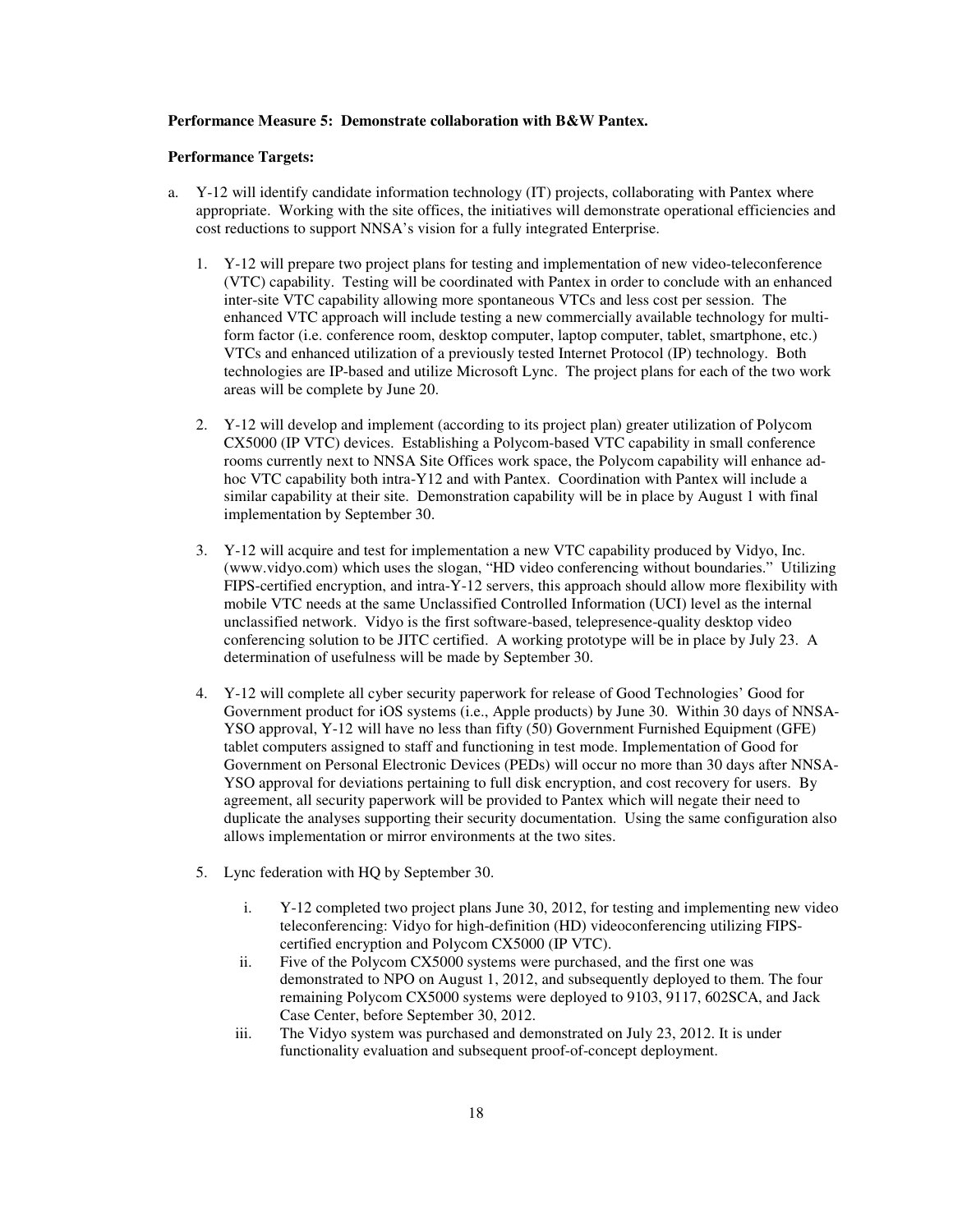- iv. The Good for Government product was approved for production deployment. Y-12 completed Good Technologies cyber-security documentation, and application accreditation was approved June 28, 2012, with NPO concurrence on July 18, 2012.
- v. The active federation with NNSA Headquarters is ongoing and pending completion of NNSA's 2NV Initiative. The Interconnection Security Agreement (a Headquarters requirement) was submitted to Headquarters for their signature. In addition, the memorandum of agreement (another Headquarters requirement) is being submitted. Once approved by Headquarters and signed by both parties, the technical implementation will commence. The target date September 30, was not met and was contingent on Headquarters approval and technical implementation support.

Milestones dependent upon the Managing and Operating Contractor were completed.

#### **B. Property and Fleet Management**

#### **Performance Measure 1: Extension of Radio Frequency Identification (RFID).**

#### **Performance Target:**

a. Extend "Proof of Concept" for RFID for Receiving and Delivery to a second vendor (Kelsan).

The RFID concept was successfully extended to the second AVID vendor, Kelsan. Approximately 1000 POs have been received to date from Kelsan without incident. Y-12 FI&S, Plant Services/Materials Management, will now be working toward refining the process and seek opportunities for ways to implement it across the entire AVID receiving process as well as being able to apply this technology to the delivery function of the Y12 supply chain.

#### **Performance Measure 2: Pick up of FY 2012 excess materials.**

#### **Performance Target:**

a. Pick up an average of 400 items each month of FY 2012 excess materials that are available for pick up. Provide monthly status and progress.

In FY12, 99.1% legacy excess items were picked up with only 9 legacy items remaining open for Rad Con survey.

## **Performance Measure 3: Acquire the programming necessary to facilitate the scanning of excess CPU's into 9737 for tracking purposes.**

#### **Performance Target:**

a. Programming completed and in production by March 29, 2012.

Y-12 successfully completed programming to enable scanning CPUs in and out of Building 9737 on March 8, 2012.

#### **C. Process and Productivity Improvements**

**Performance Measure 1: Manage and execute productivity improvement through implementation of initiatives to improve site performance against budget and schedule targets.**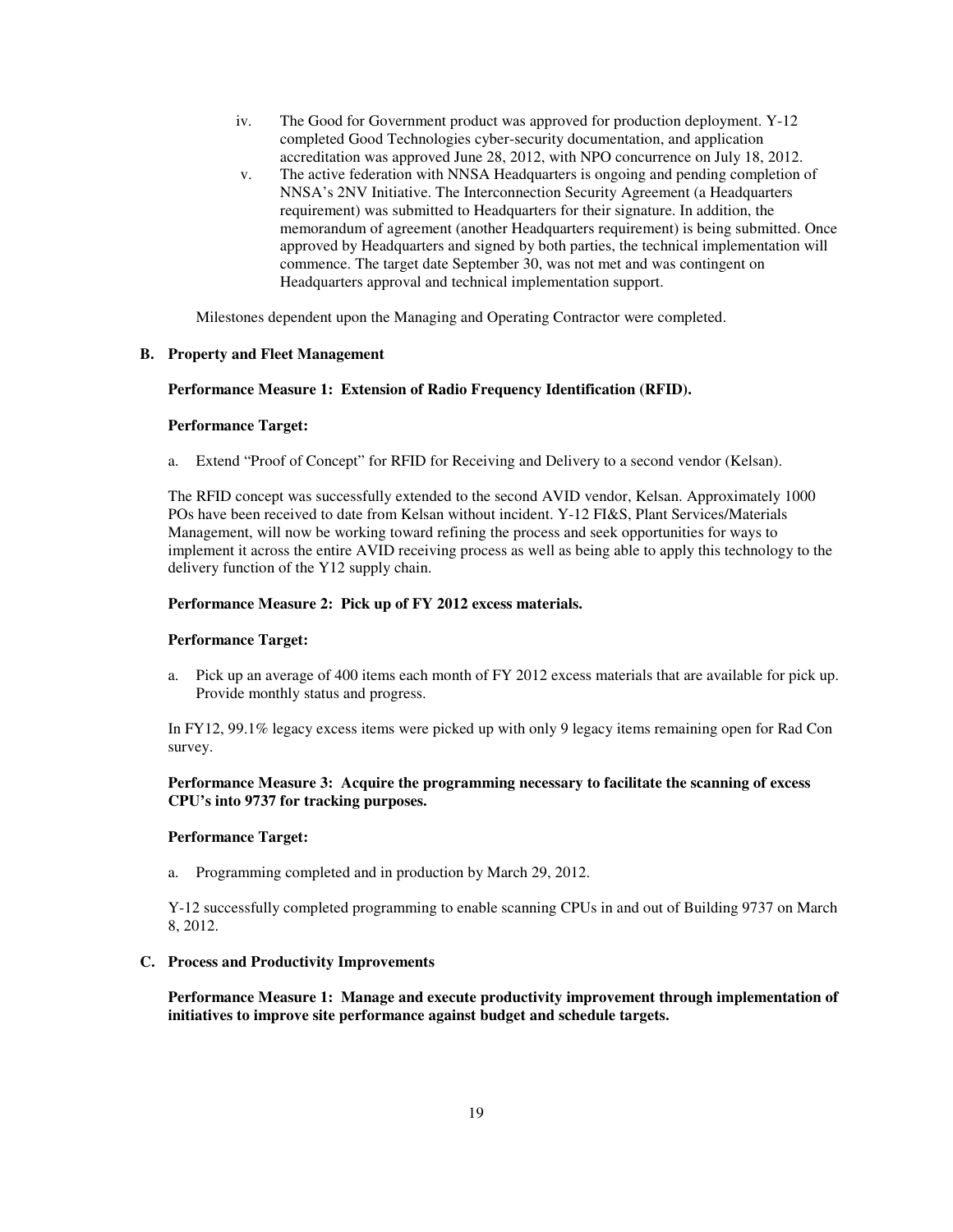#### **Performance Targets:**

- **a**. Attain an additional \$10M in efficiencies and cost avoidance realized from productivity initiatives and Y- 12 site-wide productivity improvement efforts (total of \$50M).
- b. Reapply efficiencies to accomplish \$23.4M of work not otherwise funded. This includes a challenge scope valued at \$18.4M (defined by the FY-12 PPLs but not fully funded by the Y-12 FY-12 budget) and absorbing \$5M in additional costs from pension contribution (\$3.8M), and Legacy Workers' Compensation (\$1.2M).

Target was met. B&W Y-12 validated 389 productivity initiatives totaling approximately \$63.6M which included cost efficiencies, cost avoidances, and hard savings unrelated to FBLR costs. During the course of the year B&W continually demonstrated excellent performance implementing the P&PI program. A persistent flow of continuous improvement initiatives were implemented  $\&$  validated throughout the year.

NPO Y-12 validated 19 of the above initiatives for a total of \$28M during FY12. This equated to 44% of the total dollar cost savings reported by the contractor.

## **Performance Measure 2: Demonstrate fiscal responsibility through the generation of a Management Reserve that can be used to fund specific projects or initiatives.**

#### **Performance Target:**

a. Attain savings of a minimum of \$22.4M realized from changes that will be applied as agreed to by YSO.

Target was met. Actual total of \$22.6M in savings was generated to fund additional work scope as agreed to by NPO Y-12.

b. Propose additional critical scope and ROI-based projects to be approved by YSO; initiate work as additional funding becomes available during FY-12, or define carryover scope that will be applied in FY-13.

The available funding from (a.) above was used for proposing critical scope projects for NPO Y-12's approval. A total of \$4.8M was accomplished in additional project work during FY2012. The remainder of the funding will be prioritized during FY2013 as approved by NNSA

#### **D. Procurement and Contract Management**

#### **Performance Measure 1: Increase SCMC utilization.**

## **Performance Target:**

a. Increase the utilization of SCMC developed commodity agreements/contracts as a means to drive supply chain cost savings.

Stretch Goals Combined spend = \$80M Common Catalog usage 5500

B&W Y-12 Procurement did an excellent job performing stretch goals as indicated below.

| <b>Stretch Goals</b>                  | <b>Actual Performance</b> |
|---------------------------------------|---------------------------|
| Combined spend $= $80M$               | \$100.5M                  |
| Common Catalog Usage $= 5,500$ orders | $7,652$ orders            |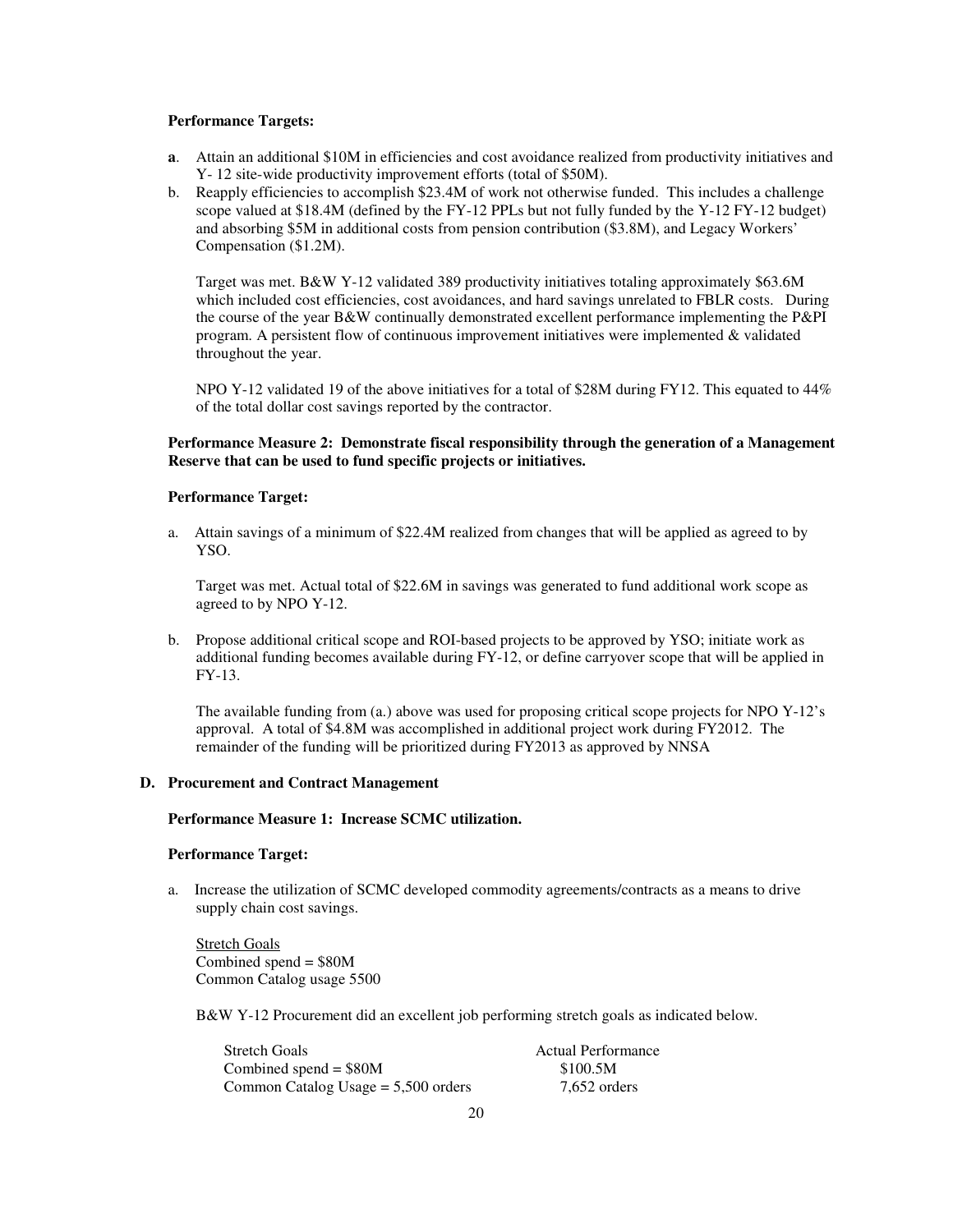### **Performance Measure 2: Increase the number of Organizational level procedures available on the central Management Requirements Web Page.**

#### **Performance Target:**

a. Increase the number of Organizational level procedures available on the central Management Requirements Web Page from 1,400 to 2,000 by adding additional organizations to the Site-wide procedures and those of the Production Division.

B&W Y-12 Contract Management increased the number of these procedures on the Web from 1,400 to 2,700 procedures, an increase of 1,300 procedures.

## **E. Contractor Assurance**

**Performance Measure 1:** Manage and execute contractor assurance improvement to retain historical metrics.

## **Performance Target:**

a. Performance Track upgrades were rolled-out on December 8, 2011. This included enhancements to the metrics page to view previous month's data, key performance indicators, and alignment with new PEP elements that are Pass/Fail.

**Performance Measure 2:** Enhance assessment scheduling for YSO shadowing.

#### **Performance Target:**

a. Improve the assessment schedules, viewable through Performance Track to allow editing to enable a scheduled assessment to be "flagged" if YSO expresses interest in shadowing the performance of the assessment.

Performance this fiscal year in Contractor Assurance was not indicative of the performance target being met.

#### **F. General Management: Governance and Transformation**

**Performance Measure 1: Continue to improve the Y-12 efficiency through the implementation of Governance Transformation principles defined in NAP-21.** 

## **Performance Target:**

a. Complete the Y-12 implementation of Governance as defined in the "Y-12 National Security Complex Implementation for Governance Transformation" Revision 2.0, dated April 20, 2011, and the associated schedule.

While many individual measures were met, the overall implementation of CAS fell short as demonstrated by the failures in Lockout/Tagout and the Security event. B&W's CAS Effectiveness Review resulted in a similar conclusion.

## **G. Human Resources**

**Performance Measure 1: Effect changes to the Pension and Benefit plans to improve alignment to the BenVal and render hard savings to the government.**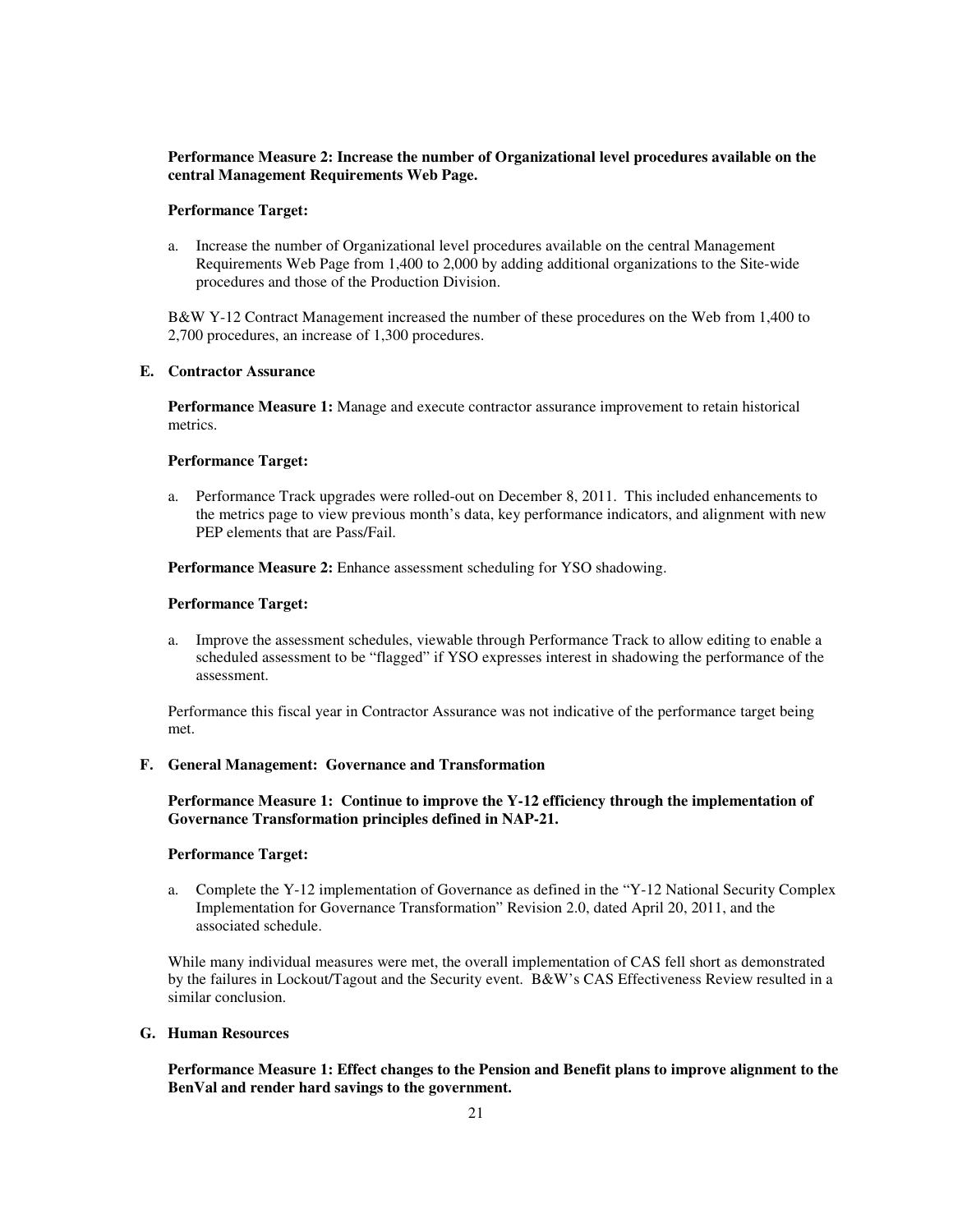#### **Performance Targets:**

- a. Identify FY 2012 changes, provide a summary report to YSO by 5/15/12, and implement changes as defined in the summary report by 5/30/12.
- b. Identify FY 2013 changes, provide a summary report to YSO by 7/31/12.

Contractor Human Resources (CHR) timely met the performance targets reflected above. Specifically, CHR provided a summary report highlighting FY 2012 identified and implemented changes such as closure of the defined benefit plan and elimination of the retiree medical provisions and reduced, paid-up provision of Group Life Insurance Plan for all salaried new hires. Additionally, CHR redefined personal leave as well as identified proposed changes for FY 2013 in the summary report.

## **H. Internal Controls**

#### **Performance Measure 1: Time efficiencies gained are utilized for subcontract audit efforts.**

#### **Performance Target:**

a. Time efficiencies gained in the completion of audits scheduled in the Fiscal Year 2012 Internal Audit Plan will allow for additional audit support in the area of subcontract auditing. Specifically, four (4) field and/or desktop audits will be completed after a Subcontract Audit Risk Assessment is completed, which is scheduled for the first quarter of FY 2012.

IA completed 4 additional subcontract audits successfully completing the PEP stretch goal. Specifically, IA utilized time efficiencies gained in the completion of planned FY 2012 internal audits to accomplish this goal.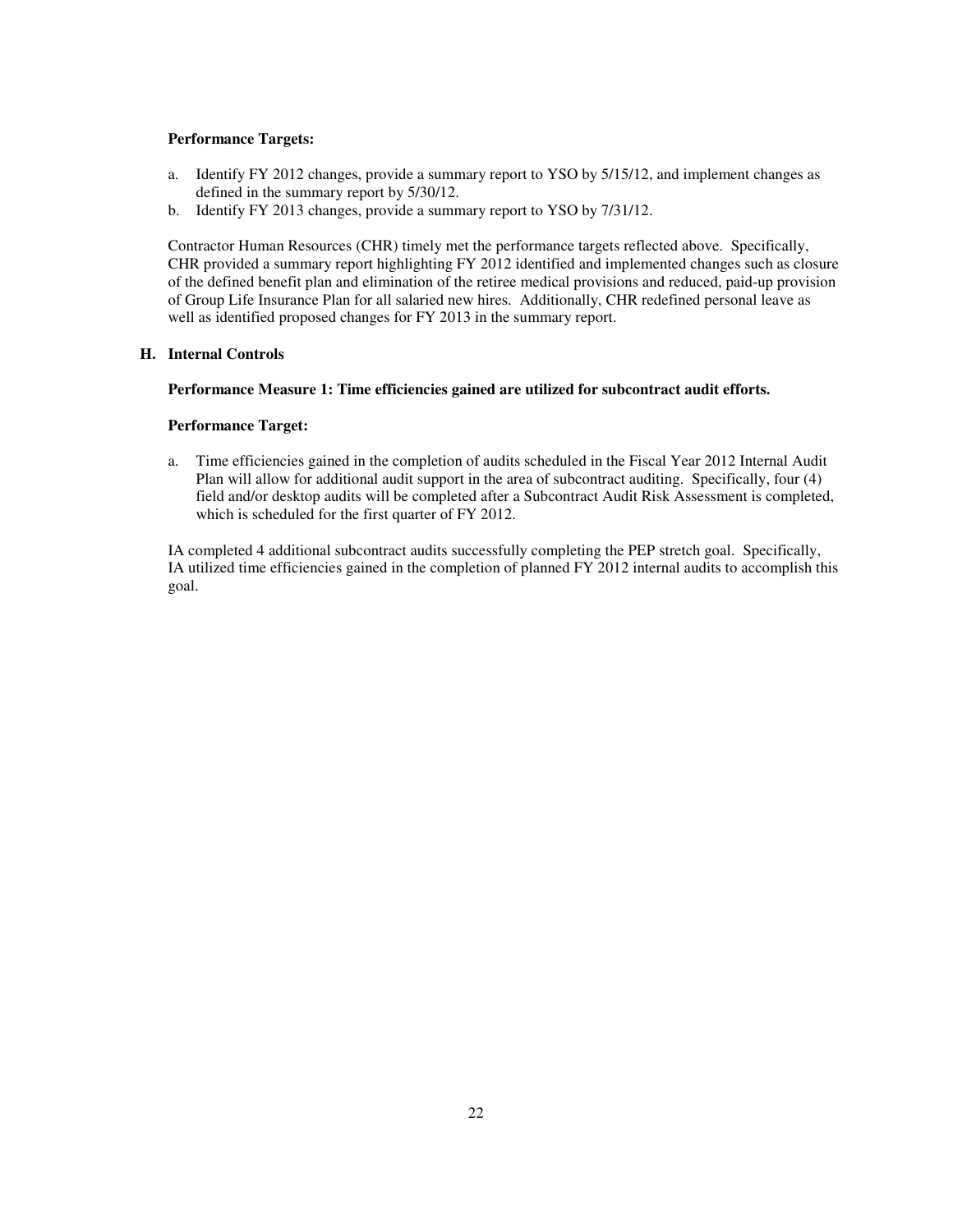## **ESSENTIAL PERFORMANCE BASED INCENTIVES**

### **I. Program**

#### A. W76-1 LEP Production

- 1. Complete xxx each WR Boat assembly units on at least a 90-day lead to the PCD in effect on October 1, 2011 (2011-A-PUB, dated 07/06/11)
- 2. Complete one each Shelf Life canned subassembly
- 3. Complete recertification of xxx sets of WR case parts on at least a 90-day lead to the PCD, in effect on October 1, 2011 (2011-A-PUB, dated 07/06/11)

All activities successfully completed.

#### **B. Dismantlement and Disposition**

- 1. Complete the dismantlement of xxx B61 units Completed.
- 2. Complete the dismantlement of xxx B53 units Completed 109% of baseline.
- 3. Complete the dismantlement of xxx B83 units Completed.
- 4. Complete the disposition of 8000 ft3 of weapon components off-site Completed 107% of baseline.
- 5. Complete rapid tear-down on (2) W84 units Completed.
- 6. Complete the dismantlement of xx B53 pits Completed.
- 7. Complete the dismantlement of xx stretch W69 units Completed.

## **C. Stockpile Systems**

B61 JTA Fwd Caps W76-1 JTA-2 W78 ITA-6 WW88 JTA-1,2,3,4 Specified quality evaluation activities

All activities successfully completed.

## **D. Nuclear Material Disposition and Supply - This PBI was successfully completed.**

Performance Measure 1.a: "By 09/30/12, ship 175 containers of process solids."

This PBI measure was fully satisfied on schedule and within cost. Y-12 packed and shipped the 178 containers of legacy process solids. The process solids are considered "legacy" and were primarily removed from Building 9212 and discarded.

Performance Measure 1b: "Process and ship 130 cans slag and liner to NNSS by 9/30/12."

The PBI measure was fully satisfied, completed on schedule and within cost. Y-12 discarded 132 cans slag and liner. The material was processed, packed and shipped to NNSS.

Performance Measure 1c: "Package and ship for offsite disposal 25 drums legacy miscellaneous materials (filters, combustibles, or asbestos), by 9/30/2012."

The PBI measure was fully satisfied, completed on schedule and within cost. Y-12 disposed 27 drums. The material included legacy filters, combustibles, or asbestos generated at Y-12 for which new EDLs were approved a few years ago, scattered throughout storage areas at Y-12, and heavy in U. Disposal requires extra handling and sorting of the material, broking apart, cleaning and placed into the shipping containers and prepped for shipment.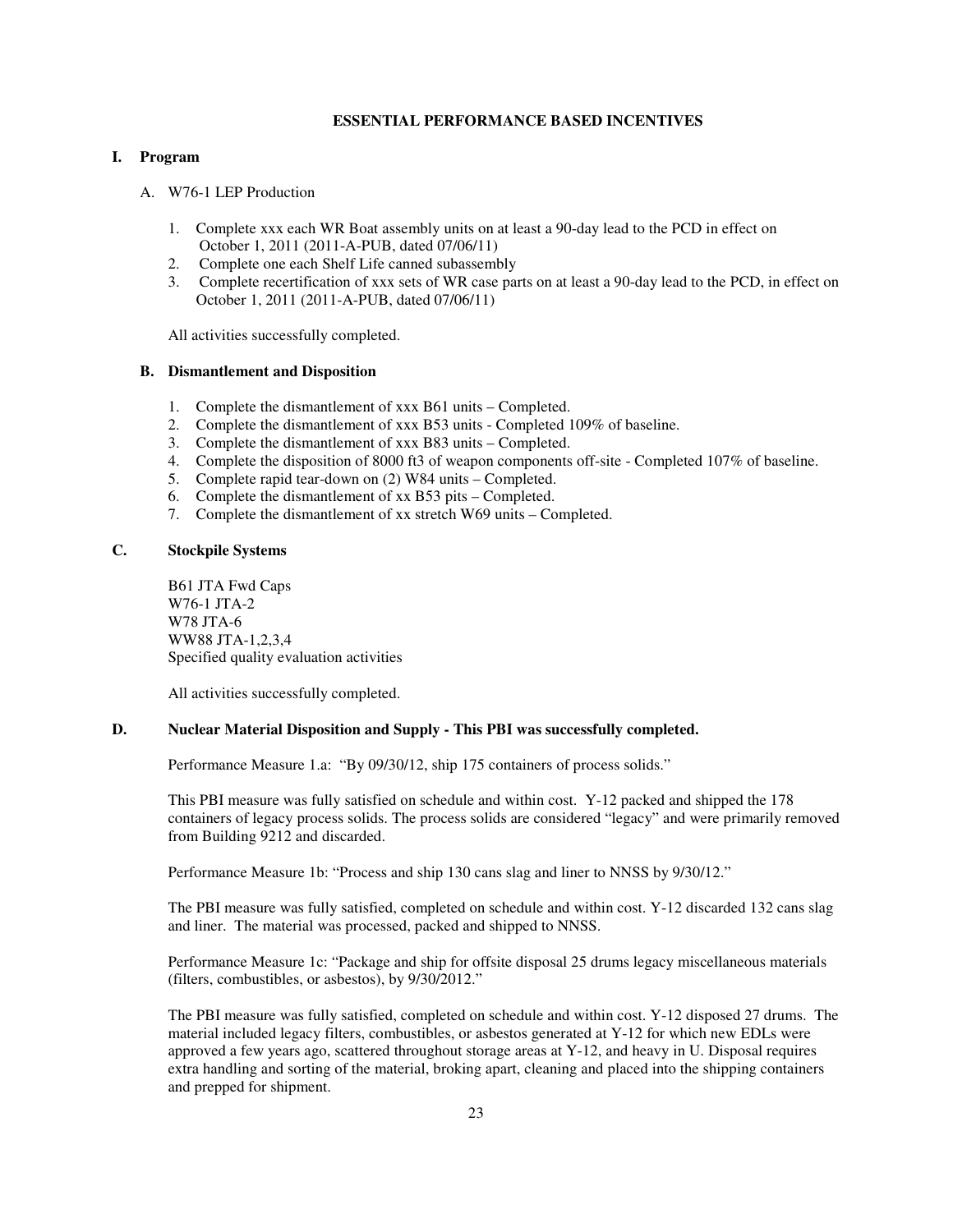Performance Measure 1d: "Repack and Ship all DU Skull Oxide Currently Stored in Building 9206."

The PBI measure was fully satisfied, completed on schedule and within cost. All DU skull oxides were removed from Building 9206 as required by this PBI measure.

Performance Measure 1e: "Characterize and consolidate HEU metal and/or oxide in support of Area 5 Deinventory."

The PBI measure was fully satisfied, completed on schedule and within cost. In support of Area 5 Deinventory, 392 metal items and 15 cans of oxides were transferred from interim storage locations within 9212 Special Processing, Chemical Recovery, and Metal Production, to the 9212 processing area where the material was characterized, containerized, and/or consolidated by size reduction (breaking or melting if metal) for transfer to long term storage.

Performance Measure 1f: "Ship 40 Drums of U-Zr Off-Site to the NNSA Commercial Processing Contractor<sup>"</sup>

The PBI measure was fully satisfied, completed on schedule and within cost. Y-12 moved materials to the Building 9212 Special Processing Area and packed and shipped 55 drums off-site to the NNSA commercial recovery contractor, B&W Nuclear Operations Group, in Lynchburg, VA. The work is highly difficult because the material to be shipped is considered legacy U-Zr scrap of various forms, stored in shipping containers no longer certified, received at Y-12 decades ago, and documentation requirements for shipments at the time materials were received are not as rigorous as today's requirements leaving gaps in documentation to detail full content of packages prior to opening the containers for repackaging in 9212. The packages were transferred, opened, inspected, characterized, packed into primary shipping containers and shipping package (ES-3100s or Type A). The work required extensive coordination with MC&A, criticality safety, facility safety, transportation, and the receiving commercial facility.

Performance Measure 1h: "Remove from 9215/9998 65 Drums of CAT IV EU Materials and from 9204-2 60 Drums of CAT TV EU Materials"

The PBI measure was fully satisfied, completed on schedule and within cost.Y-12 identified and selected all the Category IV-D, IV-E and T materials that did not have an assigned or near term disposition project and met the criteria of the 9720-5 warehouse. Y-12 removed over 140 drums from these areas exceeding the milestone: 76 removed from 9998, and 65 from Beta-2. Over 150 relocated to 9720-5 to support the consolidation of materials that do not require MAA protection to the 9720-5.

Performance Measure 1i: "Over-pack 250 Items Currently in Storage in Wooden Boxes in Building 9720-  $5"$ 

The PBI measure was fully satisfied, completed on schedule and within cost. Y-12 over-packed into metal storage containers 250 wooden boxes. The work supports commitments made in the Y-12 nuclear material non-MAA consolidation plan and reduces the combustible loading in the Building 9720-5 warehouse.

Performance Measure 2a: "Dispose 12 shipments of Classified Items by 9/30/12"

The PBI measure was fully satisfied, completed on schedule and within cost. There were 13 shipments completed, including 6 fully loaded shipments of classified items disposed at NNSS and 7 fully loaded shipments of classified items disposed at the Environmental Management Waste Management Facility disposal area adjacent to Y-12 (between 10/2011 through 7/2012), removed from 9720-22, 9720-24, and 9720-33.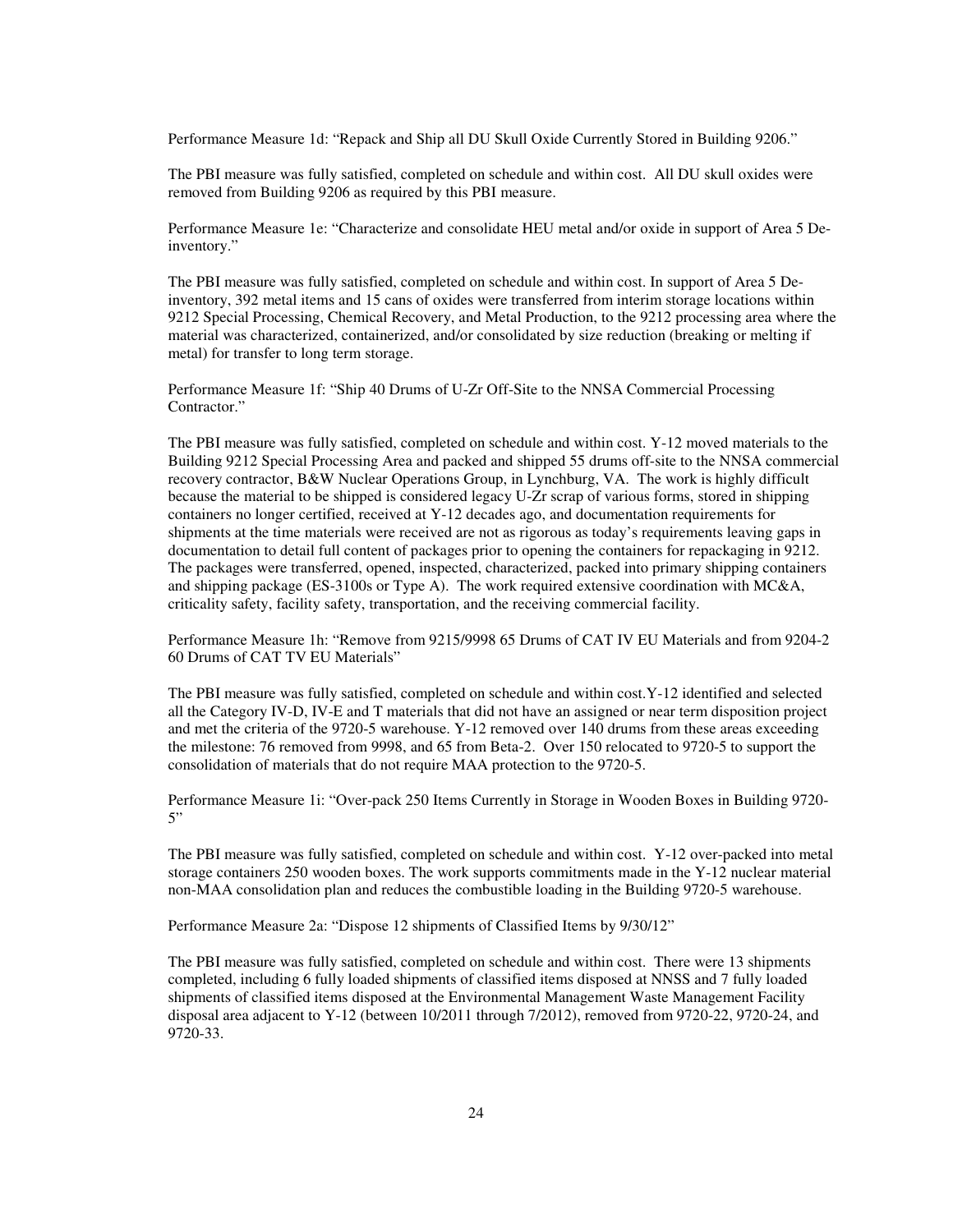#### **E. DER/ER Project Maturation**

Complete first run of Direct Electrolytic reduction (DER) cell processing oxide to impure uranium metal by April 30, 2012.

The first DER run was completed on April 18. Evidence that was reviewed included oxide loading, cell operation parameters and visual inspection of the DEER cell which confirmed metal deposited in the cathode basket.

## **F. Complementary Work for Others**

Receive a total of \$38 million in new Budget Authority for CWFO mission areas by September 30, 2012.

\$38.1M was received in new BA for CWFO.

## **II. Operations**

#### **A. Disposition Excess Waste**

 1) Disposition 100% of the excess Development Chemicals as identified on the UMC inventory established September 2006.

2) Disposition of 2 of the 6 remaining midsize boxes by September 30, 2012.

 B&W met the performance goal of dispositioning 2 low level waste mid-size boxes with highly enriched uranium (HEU) and the remainder of the excess chemicals in the Development facility. For the 2 mid-size LLW boxes, a Rubb tent near 9206 was upgraded to accommodate the opening and processing of these boxes. Likewise, modifications to the 9206 safety basis documentation were required. This effort was challenging and B&W performed well in meeting this PBI.

## **B. Line Item Milestones**

Nuclear Facility Risk Reduction Project (NFRR) -

- 1. NFRR a. -Complete installation of Transformer 221 by September 16, 2012. Status: Timely completed on August 18, 2012 and all fee awarded.
- 2. NFRR b. Complete installation of switchgear breakers for Switchgear 221 and 308 by September 16, 2012. Status: Timely completed on August 18, 2012 and all fee awarded.
- 3. NFRR c. -Complete installation of the Casting Furnace Vacuum System Pumps by January 31, 2012. Status: This milestone was complete on January 30, 2012 and all fee awarded.
- 4. NFRR d. Demolish Stack 110 Probe House by August 31, 2012. Status: Timely completion and all fee awarded.

## Security Improvements Project (SIP) –

II.B. Meet the Level 2 milestone for "Argus Approval to Operate (Alarm)" by the Project baseline date of February 7, 2012. Status: Performance this fiscal year for SIP is not indicative of the performance target being met.

## **C. UPF**

 A series of performance-based incentives were established for maturing the design and completing specific design deliverables – either issuing them as "for use as final design" or issuing them "for construction." B&W met the delivery date for all design-completion based milestones with exception of completing 90 percent of the overall design by September 2012. The individual design packages were generally evaluated to be quality deliverables. That said, the design-completion based deliverables represent, by B&W's own analysis, an average of over 60-percent breakage. Each of their requests for "earning fee" on these design-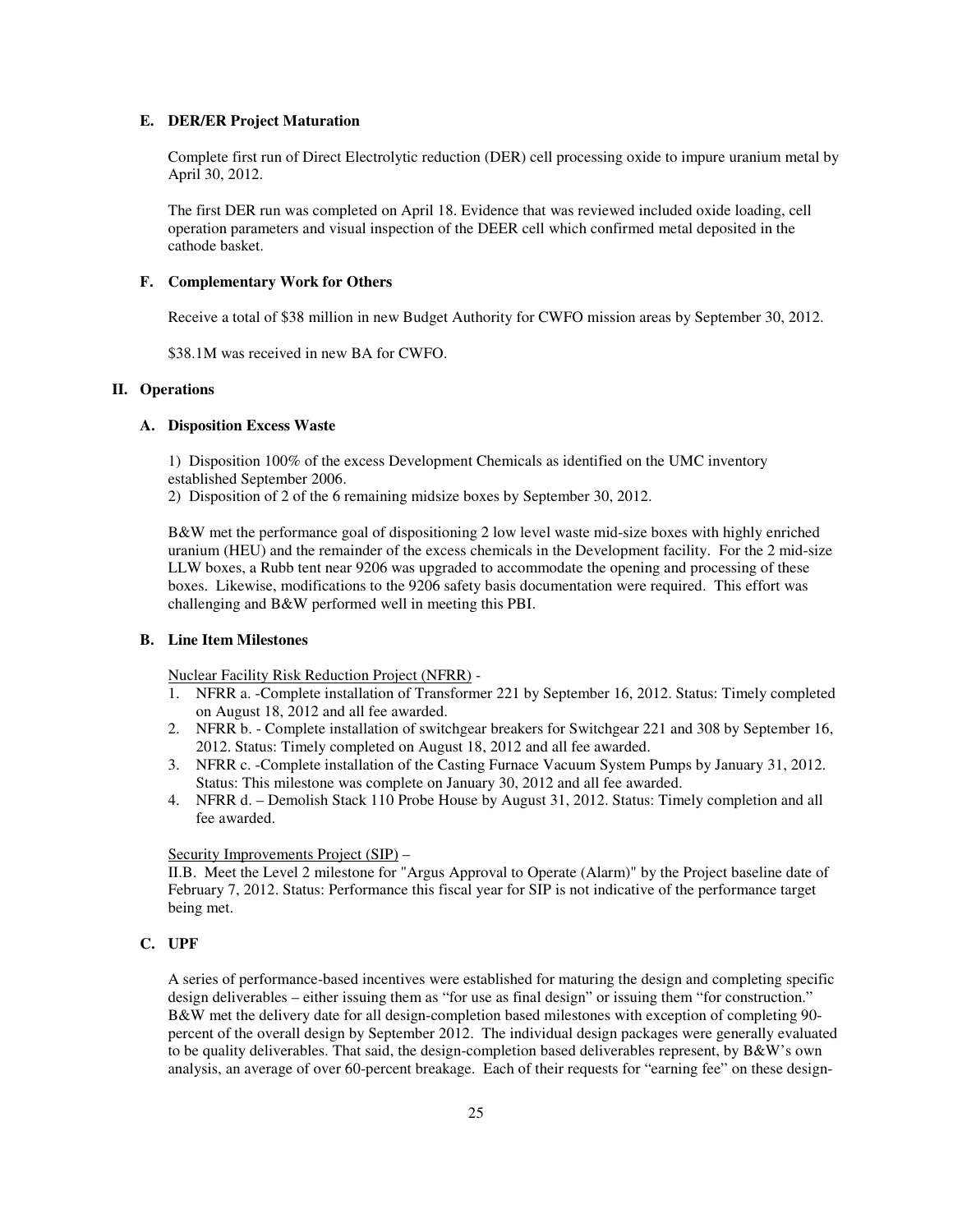completion based deliverables were denied, given the significant structural and interstitial equipment reconfigurations required to accommodate our essential processing capabilities.

## **D. Purified Metal Production**

This PBI was successfully completed.

## **E. GSP Implementation Upgrades**

Based on the security event of 28 July 2012 and follow-on reviews and the NPO issuing of a "Show/Cause" letter regarding B&W performance, the security related PBIs [Entry Equipment-\$240K, NightStalkerIR Deployment-\$76.8K, and NightStalkerIR Network-\$76.8K] are held in abeyance for FY 2012, with final determination of "no payment" a possible result.

## **F. Energy Efficiency Improvements**

- 1. By August 15, 2012, replace air handling units AC-0045 and AC-0046 in accordance with manufacturing recommendations in Building 9201-3.
- 2. By August 15, 2012, complete PAM analyses on AC-0045 and AC-0046 and implement recommendations.
- 3. By September 15, 2012:
	- Complete retro-commissioning study on Building 9113.
	- Install hands-free low-flow faucets in restrooms in Building 9113.
- 4. By September 15, 2012:
	- Complete retro-commissioning study on Building 9119.
	- Install hands-free low-flow faucets in restrooms in Building 9119

Air Handling Units have been installed and PAM analyses complete for both units. NPO performed a validation of work completed. Initial validation showed maintenance items from PAMs analysis not entered into SAP. Contractor corrected these issues  $&$  PBI was paid in full.

All hands-free restroom faucets were installed in each building. NPO conducted a walk down that verified faucets were installed and operational. PBI was paid in full.

## **G. Space Utilization Improvements**

The performance measures for this PBI were met and completed successfully.

## **H. 9206 Facility Status Change**

Deleted.

## **I. System Health Monitoring**

All performance milestones were met for this PBI. The effort was a success and can be expanded to other systems, pending adequate funding, in the future. The five pilot systems are:

9204-2E Kathabar Systems 9204-2E Electrical Distribution System 814 (feeds CAAS, BA, Kathabars) 9204-2E Environmental Room (Dry Room) 9204-2E GB04 (Integrated Glovebox System) 9212 Denitrator